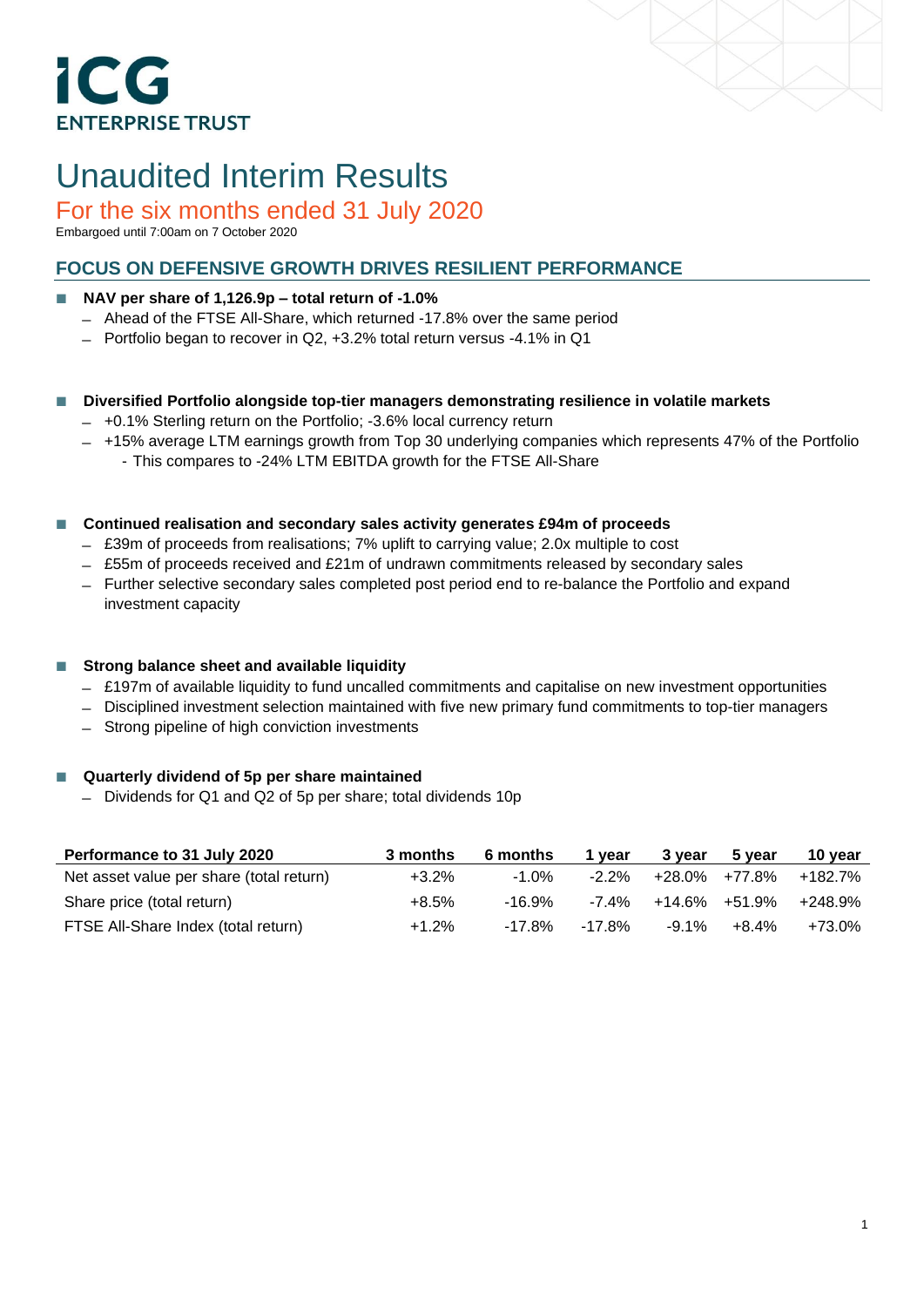### **Oliver Gardey, Head of Private Equity Fund Investments, ICG, commented:**

"We have been pleased by the performance, realisation activity and resilience of the portfolio through a period of extraordinary disruption caused by the COVID-19 pandemic. These results demonstrate the benefit of our focus on investing in market-leading, defensive growth companies, alongside top-tier private equity managers. They also highlight, more broadly, the benefit of the private equity model – its focus on long term investing means we are well suited to managing through challenging economic cycles such as these.

"We have constructed a portfolio with strong defensive characteristics, focused on mature buyouts in Europe and North America. Despite the disruption caused by the pandemic, we have been able to continue our realisation and selective secondary sales activity to help re-balance the Portfolio and expand investment activity. It was particularly pleasing to report PAI's agreed sale of Roompot from our high conviction portfolio, which resulted in a significant uplift to the value of our holding in the company.

"I would like to take this opportunity to thank our team for their incredibly hard work during this challenging period. I take great pride in their ability to react to changes in working environments and to ensure continuity in actively managing the Portfolio. They have done this superbly over the past six months.

"Previous crises have demonstrated that market dislocation and volatility can also create opportunities. We have continued to focus on selecting new commitments to leading fund managers and built a pipeline of exciting high conviction investment opportunities. We believe the decisive action we have taken in the last six months, the strength of the current Portfolio and our commitments to some of the world's leading buyout managers leave us well placed to continue delivering long-term shareholder value."

### **Enquiries**

| <b>Analyst / Investor enquiries:</b>                                | +44 (0) 20 3545 2000 |
|---------------------------------------------------------------------|----------------------|
| Oliver Gardey, Head of Private Equity Fund Investments, ICG         |                      |
| Colm Walsh, Managing Director, Private Equity Fund Investments, ICG |                      |
| James Caddy, Investor Relations, ICG                                |                      |
| Media:                                                              |                      |
| Alicia Wyllie, Co-Head of Corporate Communications, ICG             | +44 (0) 20 3545 1338 |
| Ed Gascoigne Pees, Eddie Livingstone-Learmonth, Camarco             | +44 (0) 20 3757 4993 |
| $\cdots$                                                            |                      |

#### **Website:**

www.icg-enterprise.co.uk

### **Comparison to prior financial year**

|                                                        | Six months to/as at | 12 months to/as at |
|--------------------------------------------------------|---------------------|--------------------|
|                                                        | 31 July 2020        | 31 January 2020    |
| NAV per share                                          | 1,126.9p            | 1,152.1p           |
| Realisations in the period (including secondary sales) | £94m                | £149m              |
| Realisations - uplift to carrying value                | 7%                  | 37%                |
| Realisations – multiple to cost                        | 2.0x                | 2.4x               |
| <b>Capital deployed</b>                                | £52m                | £159m              |
| % of Capital deployed into high conviction investments | 10%                 | 39%                |
| New primary fund commitments                           | £35m                | £156m              |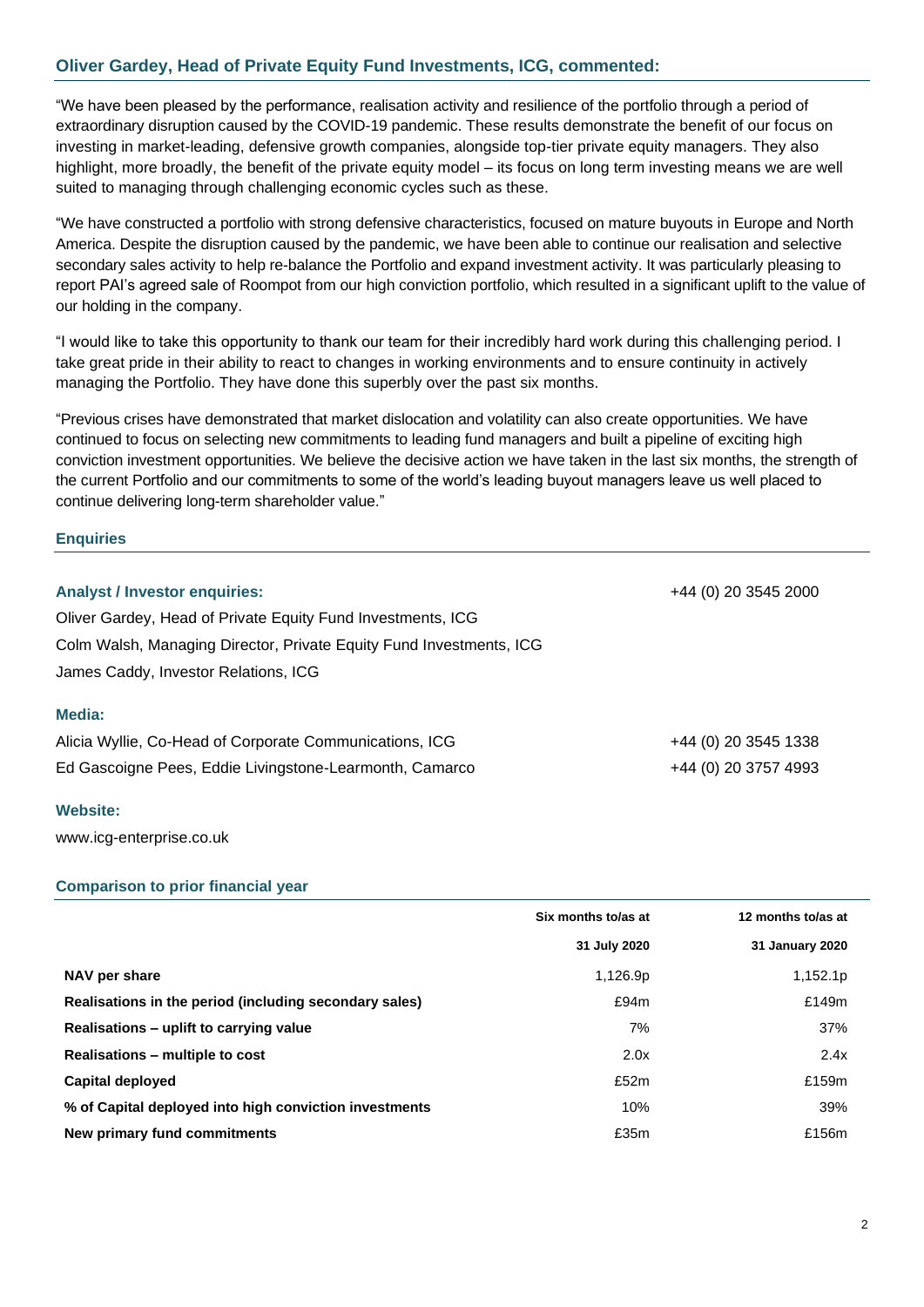#### **Notes**

Included in this document are Alternative Performance Measures ("APMs"). APMs have been used if considered by the Board and the Manager to be the most relevant basis for shareholders in assessing the overall performance of the Company, and for comparing the performance of the Company to its peers and its previously reported results. The Glossary includes further details of APMs and reconciliations to IFRS measures, where appropriate. The rationale for the APMs is discussed in detail in the Manager's Review.

In the Chairman's Statement, Manager's Review and Supplementary Information, reference is made to the "Portfolio". This is an APM. The Portfolio is defined as the aggregate of the investment portfolios of the Company and of its subsidiary limited partnerships. The rationale for this APM is discussed in detail in the Manager's Review. The Glossary includes a reconciliation of the Portfolio to the most relevant IFRS measure. In the Chairman's Statement, Manager's Review and Supplementary Information, all performance figures are stated on a total return basis (i.e. including the effect of re-invested dividends). ICG Alternative Investment Limited, a regulated subsidiary of Intermediate Capital Group plc, acts as the Manager of the Company.

#### **Disclaimer**

This report may contain forward looking statements. These statements have been made by the Directors in good faith based on the information available to them up to the time of their approval of this report and should be treated with caution due to the inherent uncertainties, including both economic and business risk factors, underlying such forward-looking information. These written materials are not an offer of securities for sale in the United States. Securities may not be offered or sold in the United States absent registration under the US Securities Act of 1933, as amended, or an exemption therefrom. The issuer has not and does not intend to register any securities under the US Securities Act of 1933, as amended, and does not intend to offer any securities to the public in the United States. No money, securities or other consideration from any person inside the United States is being solicited and, if sent in response to the information contained in these written materials, will not be accepted.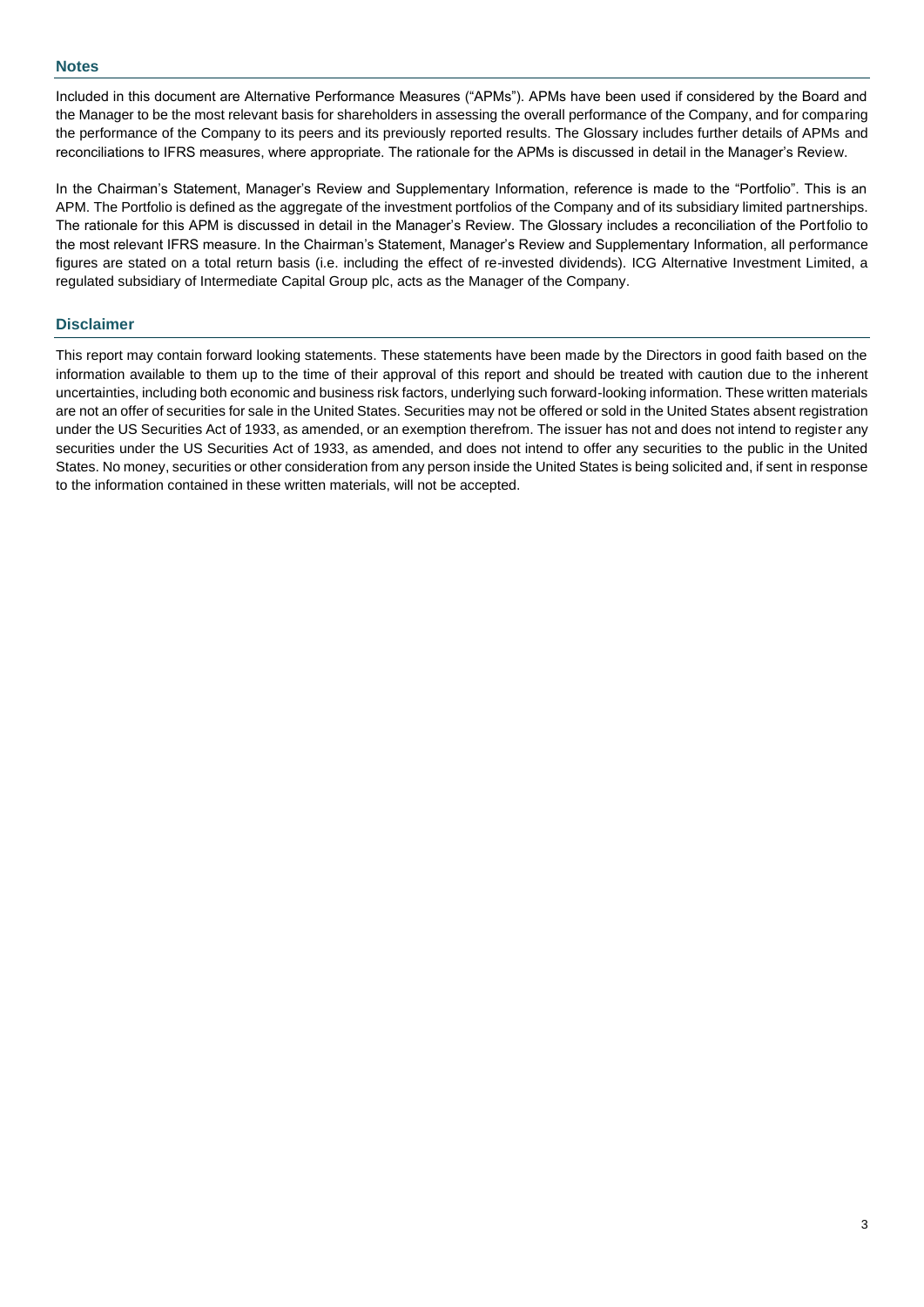### **Chair's Foreword**

In my first foreword as your Chair, I am pleased to report that your Company has continued to demonstrate resilient performance in a period that has been defined by severe economic contraction and stock market volatility.

At 31 July net asset value (NAV) stood at £775m, or 1,127p per share (31 Jan 20: £794m, 1,152p). Total return over the six months to 31 July was -1.0%, ahead of the FTSE All-Share's total return of -17.8%. Our performance in this challenging period has been a reflection of the Company's defensive growth investment policy; we have a well diversified global Portfolio that is weighted towards resilient sectors. Furthermore, our Portfolio has a bias to some of the world's best private equity managers who have a strong operational focus and demonstrable experience of successfully managing investments through periods of economic stress.

Despite the incredibly volatile macroeconomic backdrop to the period, we have continued to demonstrate progress against our strategic goals. High conviction investments now represent 44% of the Portfolio and are an increasingly important driver of long-term outperformance. Our exposure to the US, which stood at 24% just two years ago, now represents 35% of the Portfolio. This progress has been driven by strong performance, new investments and selective secondary sales.

I would like to thank my predecessor, Jeremy Tigue, for his stewardship as Chairman over the last three years and as Board member for 12 years. I would also like to thank Emma Osborne, who is standing down from her senior adviser role, for her support in overseeing the transition of leadership in the investment team. We wish them both well for the future.

We regret to announce that due to current government guidelines we have had to postpone our plans for an in-person shareholder meeting until 2021. We will inform shareholders of any updates in due course. Any further shareholder questions should therefore continue to be sent to icg-enterprise@icgam.com.

Whilst the current environment remains challenging and the outlook is far from certain, your Company is extremely well placed to navigate the challenges ahead. The substantial expertise of the investment team and ICG's long track record of managing private companies through multiple financial and economic cycles are invaluable resources. As we emerge from the current crisis, market dislocation is likely to present attractive investment opportunities. I am confident that through ICG Enterprise Trust's differentiated investment approach we will take advantage of such opportunities and continue to generate value over the long term for our shareholders.

**Jane Tufnell Chair**

**6 October 2020**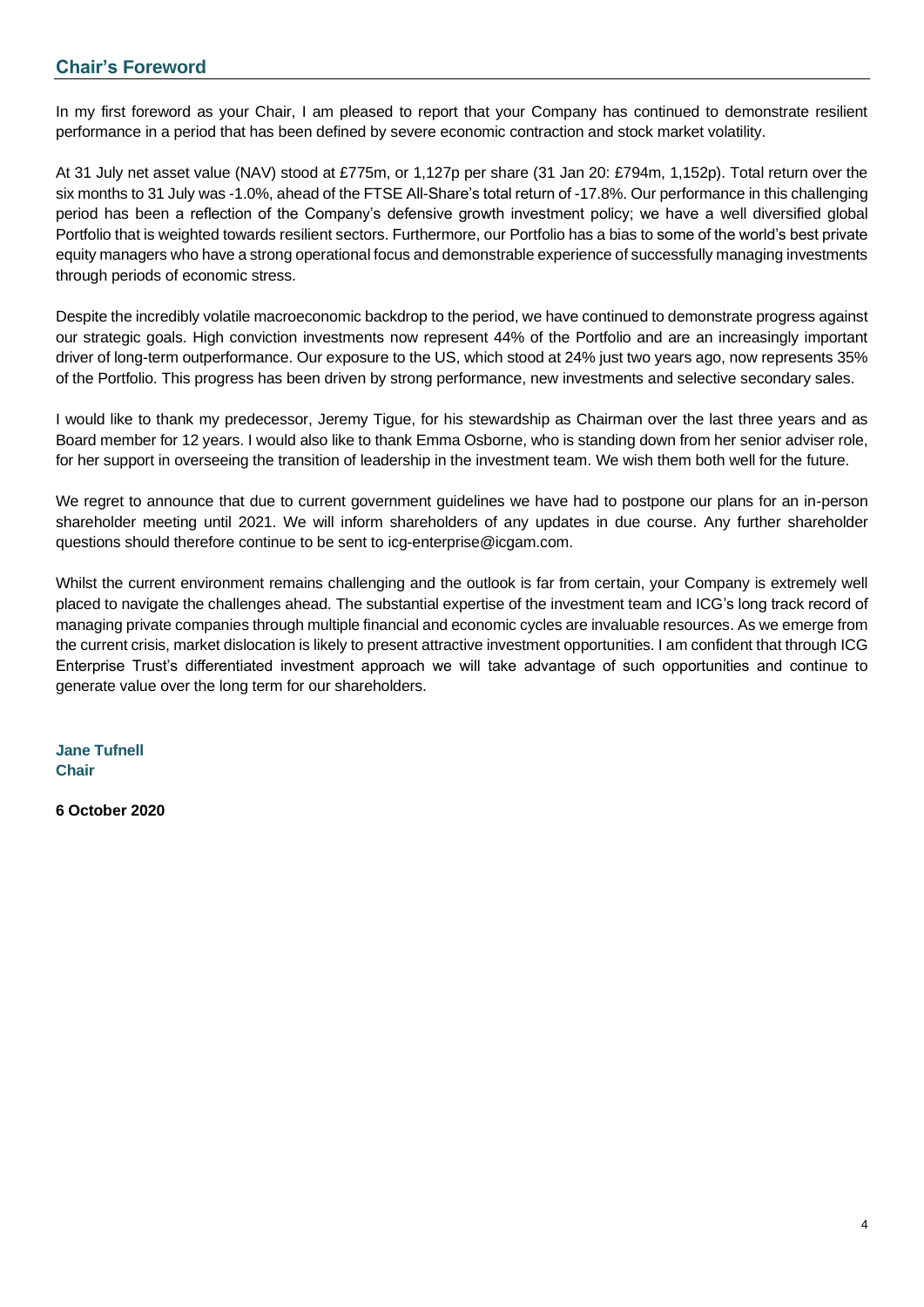### **Performance overview**

### **Robust Portfolio performance**

This has been an extraordinary six-month period, with the COVID-19 pandemic impacting all of our lives and having a far-reaching impact on global economies. Against this backdrop, the benefit of our long-standing investment approach of investing with well-established managers, in resilient sectors with defensive growth characteristics has been evident. Over the first half of the financial year the Portfolio generated a +0.1% gain in Sterling, or an underlying decline of -3.6%, significantly outperforming the FTSE-All Share over the same period.

On a quarter by quarter basis, the period February to April 2020 (Q1), saw the sharpest decline in the value of the Portfolio being the period of the greatest market uncertainty. In this period, we saw a -7.0% underlying local currency decline and had anticipated that the impact from COVID-19 would continue to weigh on company valuations in the second quarter. However, as public markets stabilised and company earnings rebounded, performance recovered and it is therefore encouraging to report an underlying local currency gain of 3.7% in the second quarter.

Our Portfolio is constructed with a focus on defensive growth and companies with non-cyclical growth drivers, such as demographics, increasing regulation and the shift towards Software-as-a-Service. The defensive growth theme has contributed significantly to the resilience of the Portfolio during this period.

The strength of our performance in the first half was driven by some noteworthy contributors from our high conviction portfolio and US investments. This included the performance of Chewy (the listed portion of the leading US pet retailer PetSmart) within our high conviction portfolio. As an online retailer and market leader in its space, the company benefited significantly from a migration of demand towards online retail channels amid the pandemic. This was evidenced by a 98% increase in its listed share price during the period.

Outside of our high conviction portfolio, another notable contributor to performance was Leaf Home Solutions. The business is a branded direct to consumer platform focused on providing guttering protection and other home safety solutions. It is part of the Gridiron III portfolio. Throughout the period the company experienced minimal disruption to trading and continued to deliver consistent growth. Leaf Home Solutions is now the fifth largest company in the Portfolio.

Realisation activity has continued in the first half of the year generating, £94m of proceeds of which £39m related to sales from our underlying managers. We also executed several selective secondary sales including the partial disposal of our sizeable holding in Graphite VIII. These secondary transactions reduced the concentration of our portfolio and expand our capacity to make new investments aligned to our strategic goals.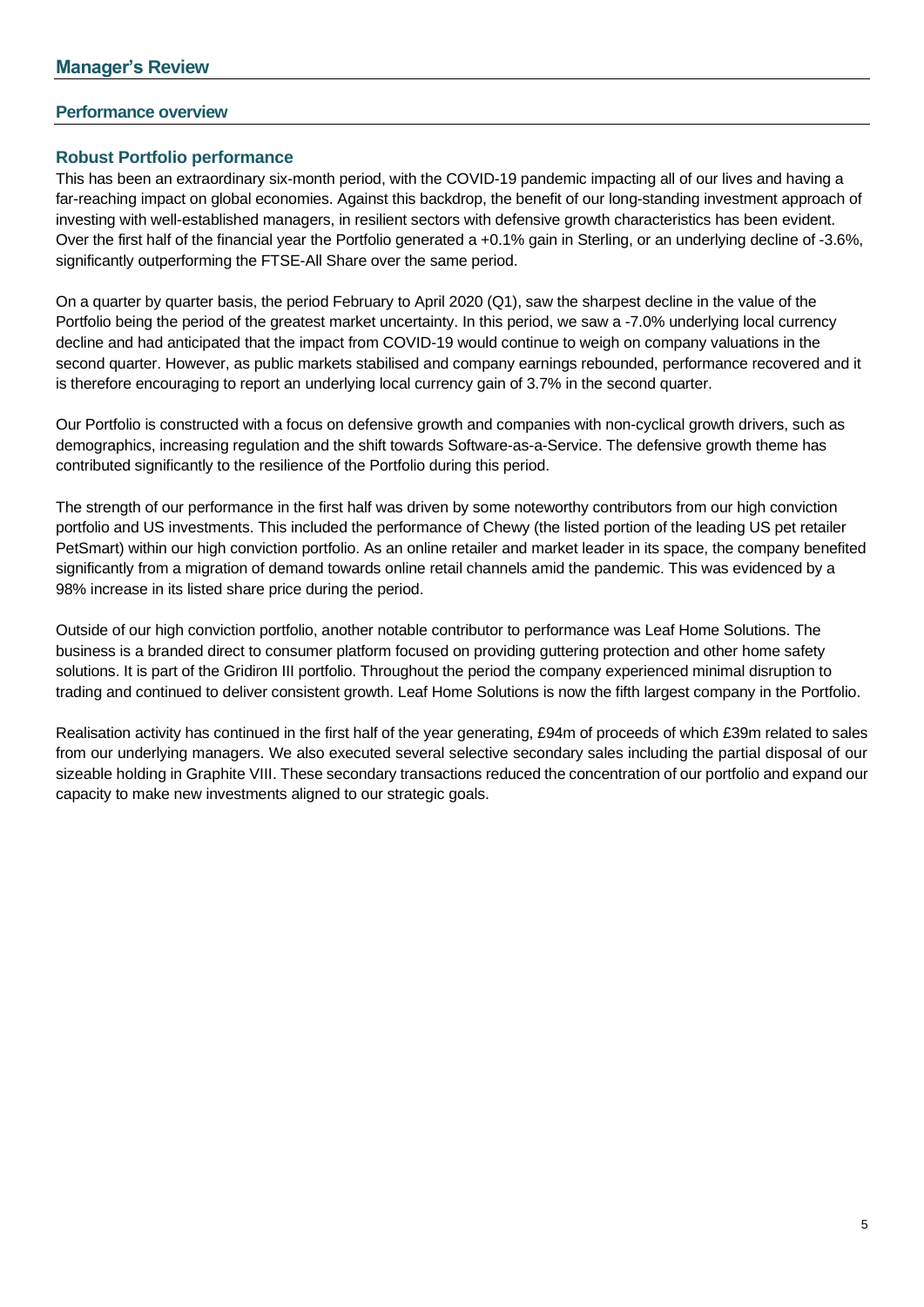|                                                  | <b>Six months</b> | Year ended |
|--------------------------------------------------|-------------------|------------|
| <b>Movement in the Portfolio</b>                 | to 31 July        | 31 Jan     |
| £m                                               | 2020              | 2020       |
| Opening Portfolio*                               | 806.4             | 694.8      |
| Third party funds Portfolio drawdowns            | 47.1              | 97.4       |
| High conviction drawdowns - ICG funds, secondary |                   |            |
| investments and co-investments                   | 5.3               | 61.2       |
| Total new investment***                          | 52.4              | 158.6      |
| <b>Realisation Proceeds</b>                      | (94.4)            | (148.8)    |
| Net cash (inflow)/outflow                        | (42.0)            | 9.8        |
| Underlying Valuation Movement**                  | (28.7)            | 115.4      |
| Currency movement                                | 29.3              | (13.6)     |
| <b>Closing Portfolio*</b>                        | 765.0             | 806.4      |
| % underlying Portfolio growth (local currency)   | $(3.6\%)$         | 16.6%      |
| % currency movement                              | 3.7%              | $(2.0\%)$  |
| % underlying Portfolio growth (Sterling)         | 0.1%              | 14.6%      |

\* Refer to the Glossary for reconciliation to the Portfolio balance presented in the unaudited results.

\*\* 96% of the Portfolio is valued using 30 June 2020 (or later) valuations (31 Jan 20: 95%).

\*\*\* Includes £2.7m of unpaid drawdowns accrued at the period end

### **Portfolio Overview**

### **High conviction investments underpinned by a Portfolio of leading funds**

Our strategy is focused on investing in larger companies, those with leading market positions and strong management teams as we believe they will generate the most consistently strong returns through the cycle. Our Portfolio combines investments managed by ICG and those managed by third parties, in both cases directly and through funds. At 31 July 2020 the Portfolio was valued at £765m (31 Jan 2020: £806m).

Third party funds were valued at £425m (31 Jan 2020: £477m) and underpin our strategy by providing both a base of strong diversified returns and deal flow for the third-party direct co-investments and secondary investments in our high conviction Portfolio. The underlying funds are focused on mid-market and large-cap European and US private equity managers and over the last five years this Portfolio has generated a local currency return of 11% p.a.

High conviction investments were valued at £340m (31 Jan 2020: £329m). The common characteristic of our high conviction investments is that ICG selects the underlying companies, in contrast to a conventional fund of funds in which third party managers make all of the underlying investment decisions.

Our high conviction portfolio, which is weighted towards investments in our Top 30 underlying companies, allows us to proactively increase exposure to companies that benefit from long-term structural trends, those which we believe would be more resilient in an economic downturn, like the one we are currently experiencing. We are able to enhance returns and increase visibility on underlying performance drivers, and we mitigate the more concentrated risk through a highly selective approach and a focus on defensive growth companies. Over the last five years, high conviction investments have generated a net return of 18% p.a. in local currencies. High conviction investments now represent 44% of the Portfolio (31 Jan 2020: 41%) and we have a strategic goal to increase the weighting to these investments towards 50% - 60% of the Portfolio.

|                                          | 31 July<br>2020 | 31 January<br>2020 |
|------------------------------------------|-----------------|--------------------|
| <b>Investment category</b>               | % of Portfolio  | % of Portfolio     |
| <b>High conviction investments</b>       |                 |                    |
| ICG managed investments                  | 23              | 22                 |
| Third party co-investments               | 16              | 14                 |
| Third party secondary investments        | 5               | 5                  |
| <b>Total High conviction investments</b> | 44              | 41                 |
| Third party primary funds                | 56              | 59                 |
| <b>Total</b>                             | 100             | 100                |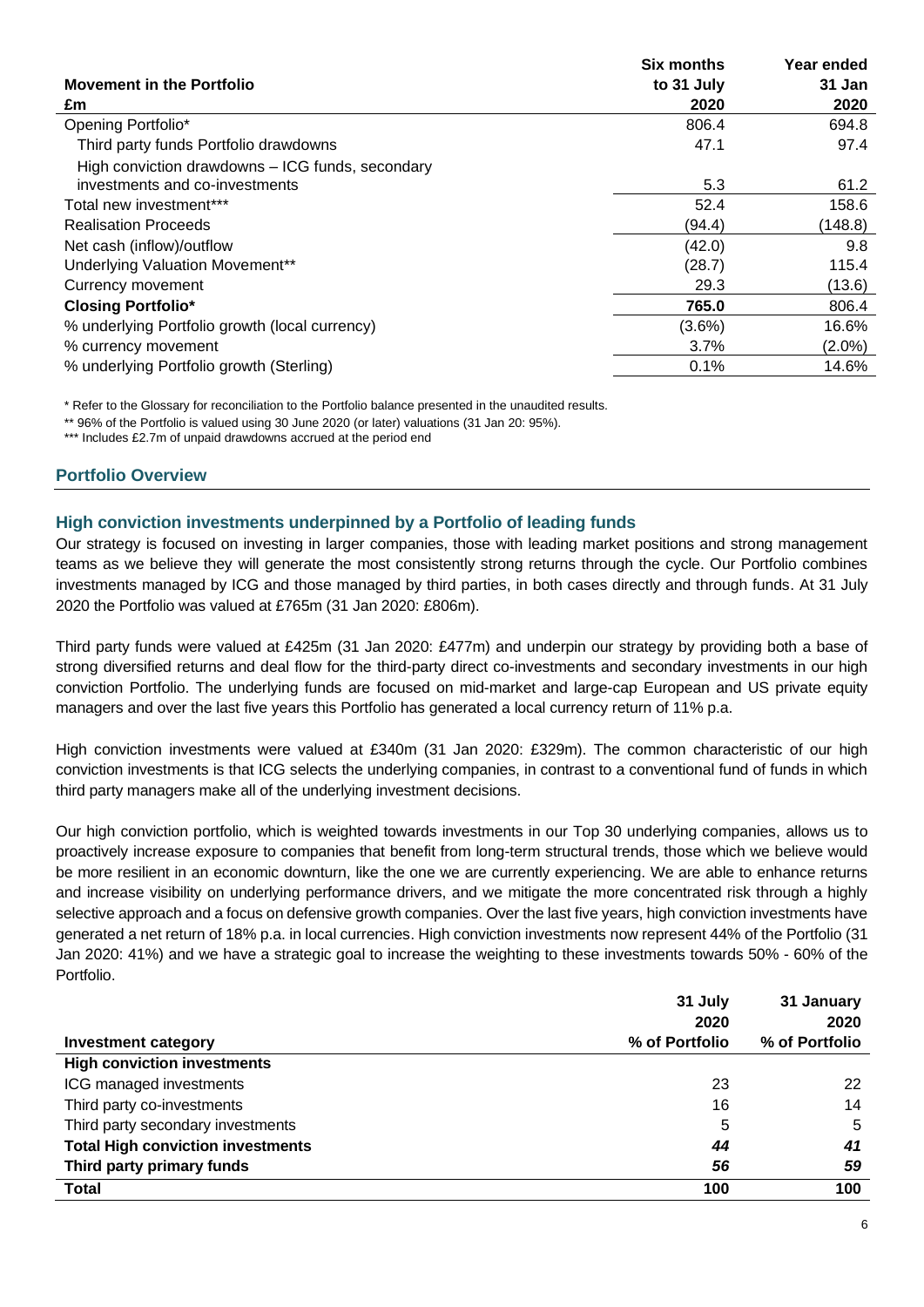### **Our top 30 companies have reported another period of double-digit revenue and earnings growth**

Our top 30 underlying companies, which represent 47% of the Portfolio by value and are biased towards high conviction investments, continue to perform well, reporting aggregate LTM revenue and EBITDA growth of 11% and 15%, respectively. This compares to LTM revenue and EBITDA growth of -9% and -24% respectively for the FTSE All-Share. Over the six months, valuation multiples increased from 11.7x to 13.0x, which is largely a reflection of the change of mix and weightings in the Top 30 underlying companies with a modest increase in aggregate multiples overall. The EBITDA multiples used to value our Top 30 companies not only reflect the high quality of these companies and the strong momentum in EBITDA growth, but also public market comparable multiples. The net debt/EBITDA ratio has increased to 4.4x.

### **Realisation activity**

### **Lower realisation activity in light of COVID-19 pandemic**

As expected, given the backdrop, realisations slowed during the period, with 14 full exits from the Portfolio compared to 25 in the six months to 31 July 2019. Total proceeds received were £39m, of which full exits accounted for £18m (or 45%). A number of these realisations were already in progress before the impact of the pandemic became more acute. Despite this, realisations continued to attract uplifts to previous carrying value, with an average uplift of 7% over the period and an average return multiple of 2.0x cost.

During the first half of the financial year, PAI Partners reached an agreement to sell Roompot, the 3<sup>rd</sup> largest company in the Portfolio. Roompot is an operator and developer of holiday parks in Northern Europe. It was sold to KKR at a significant uplift to the value of the Company's holding in the business. This illustrates that the demand for high quality businesses at pre-COVID-19 valuations remains strong. Several other Top 30 underlying companies were partially realised in the period including Gerflor, which returned £6m of proceeds. The French vinyl floor manufacturer was the 12th largest underlying company at the start of the year, held via two ICG funds. In addition, partial sales by the managers of the listed investments in Ceridian and TeamViewer returned a further £6m.

In addition to sales by our underlying managers, we took advantage of our in-house secondary market expertise to execute several selective secondary sales. The sales, which highlight our active approach to managing the Portfolio, generated £55m of proceeds, and released £21m of undrawn commitments. We worked alongside the previous Manager of the Company (Graphite Capital) to facilitate the most significant secondary sale in the period, being the partial disposal of our sizeable holding in Graphite VIII, a fund focussed on small to mid-sized UK buyouts.

### **New investment activity**

### **Continued selective investment activity**

We have continued to commit selectively to top-tier managers through the first half of the financial year. A key area of focus in our selection and due diligence process has been assessing and understanding the performance of managers during periods of significant financial stress. We invested £52m in the six months with 10% of investments into our high conviction portfolio, reflecting the decline in co-investment opportunities and lower levels of deal activity. This compares to £64m invested in the first six months of 2019.

We completed five new primary fund commitments in the six months totalling £35m. These third party fund commitments were raised by managers we have backed successfully before: two European funds (Hg Genesis 9 and Saturn 2), two global funds (CVC VIII and Apax X), and one US fund (Bain Capital Tech Opportunities). The managers we back tend to raise funds which are often oversubscribed and therefore difficult to access to new investors. The calibre of these managers speaks to the relationships which we have built with these firms over many years.

We made the following commitments to funds with investment mandates which are aligned with our long-term strategic objectives as well as a bias towards sectors which are aligned with our defensive growth focus:

- €15m (£14m) to CVC VIII, a European buyout strategy. CVC is one of our longest standing manager relationships
- Two commitments to Hg (Genesis 9 and Saturn 2) totalling £9m. These funds are focussed on predominantly Northern European software and services businesses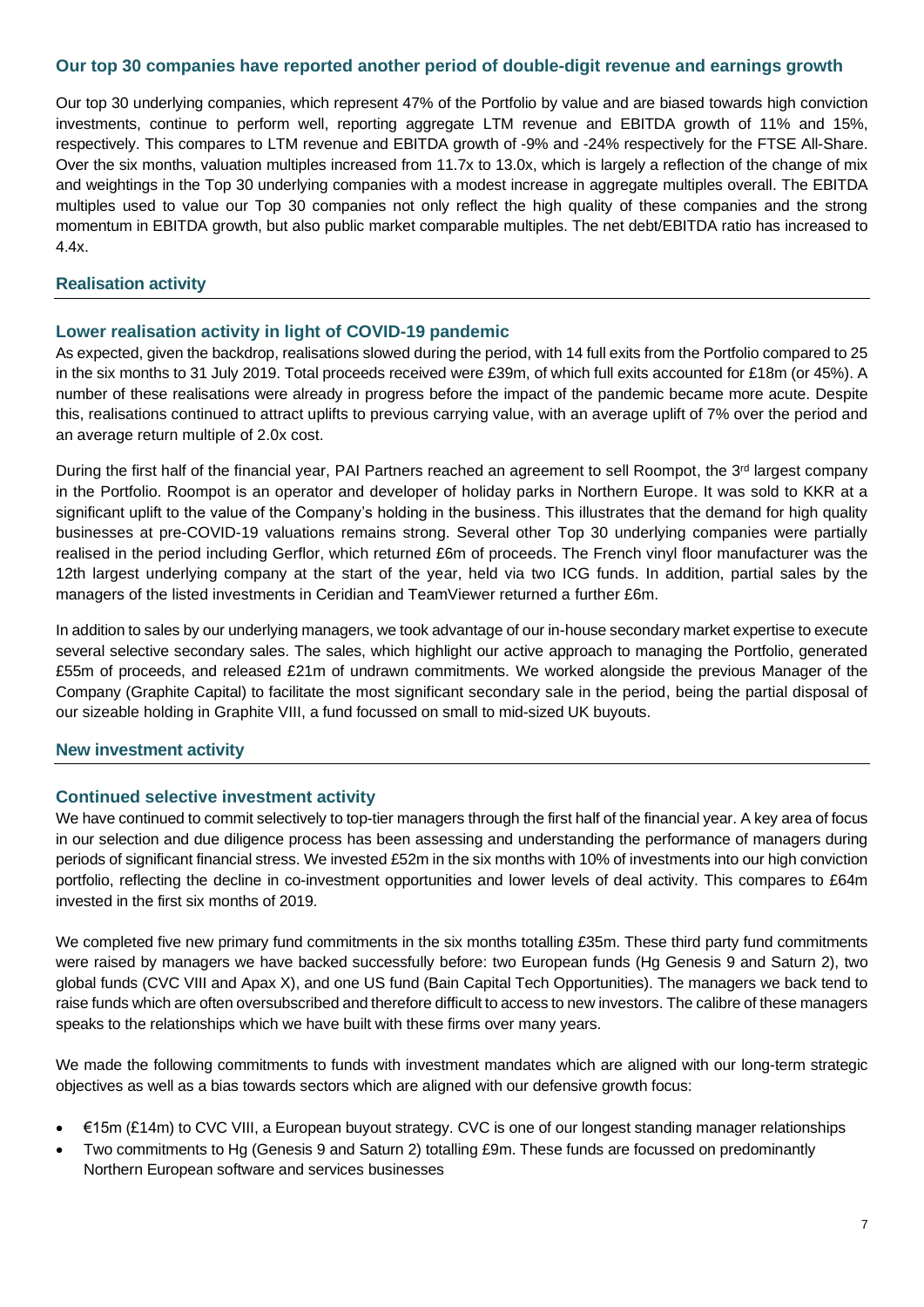- \$5m (£4m) to Bain Capital Tech Opportunities, a fund focused on mid-market buyouts and late stage growth capital in technology and technology-enabled businesses, predominantly in North America
- $\epsilon$ 10m (£9m) commitment to Apax X, a global buyout fund focused on the technology & telecoms, services, healthcare, and consumer sectors

We will continue to be highly disciplined in our investment approach focusing on high quality, defensive businesses. We remain well placed to take advantage of attractive investment opportunities as they arise.

### **Portfolio analysis**

We have exposure to over 600 underlying companies, of which the Top 30 contributes 47% of the Portfolio value. This strikes an appropriate balance between concentration, so that high conviction investments can meaningfully impact performance, and diversification, so that we are not overly exposed to the risks of individual portfolio companies.

### **Focus on mid-market and large companies**

The Portfolio is weighted towards the mid-market (37%) and large deals (53%), which we view as more defensive than smaller deal sizes, benefiting from stronger management teams and often market leading positions. A total of 95% of the Portfolio is invested in buyouts.

### **Focus on developed markets**

The Portfolio is focused on developed private equity markets, with 93% invested across continental Europe (37%), the US (35%) and the UK (21%). We have minimal emerging markets exposure. In line with one of our strategic objectives, our weighting to the US has increased from 14% at the time of moving to ICG in 2016. Over the same period, the UK weighting has reduced from 45%.

### **Focus on sectors with defensive growth characteristics**

The Portfolio is well diversified and weighted towards sectors with defensive growth characteristics. Healthcare (18%) and education (6%) make up 24% of the Portfolio and are particularly attractive sectors. Elsewhere the Portfolio is broadly spread across the industrials (14%), business services (13%), consumer goods and services (18%) and technology (16%) sectors. Within our exposure to the consumer and industrial sectors, we have a bias to companies with more defensive business models, non-cyclical growth drivers and high recurring revenue streams. The Company has a minimal exposure to the leisure (7%) and financials (6%) sectors.

### **Well-balanced vintage year exposure**

Our vintage year exposure is well-balanced with 62% of the value of the Portfolio in investments made since 2017 or later. These vintages have yet to see significant realisation activity unlike investments made in 2016 or earlier which make up the remaining 38% of the Portfolio.

### **Balance sheet and financing**

Our liquidity position was strengthened significantly, with the Portfolio generating a net cash inflow of £45m during the period. After allowing for dividends and expenses, the outstanding cash balance increased to £39m at the end of the period (31 Jan 2020: £14m). In March, we drew down £40m from our bank facility as a precautionary measure at the onset of the COVID-19 pandemic. This was deemed surplus to requirements and repaid in full prior to the period end.

At the period end the Portfolio represented 99% of net assets, compared to 102% at 31 January 2020.

| £m                | 31 Jul 2020 | 31 Jan 2020 |
|-------------------|-------------|-------------|
| Portfolio*        | 765         | 806         |
| Cash              | 39          | 14          |
| Net obligations*  | (29)        | (26)        |
| <b>Net assets</b> | 775         | 794         |

\* Refer to the Glossary for reconciliation to the portfolio balance presented in the preliminary results and definition and calculation of net obligations.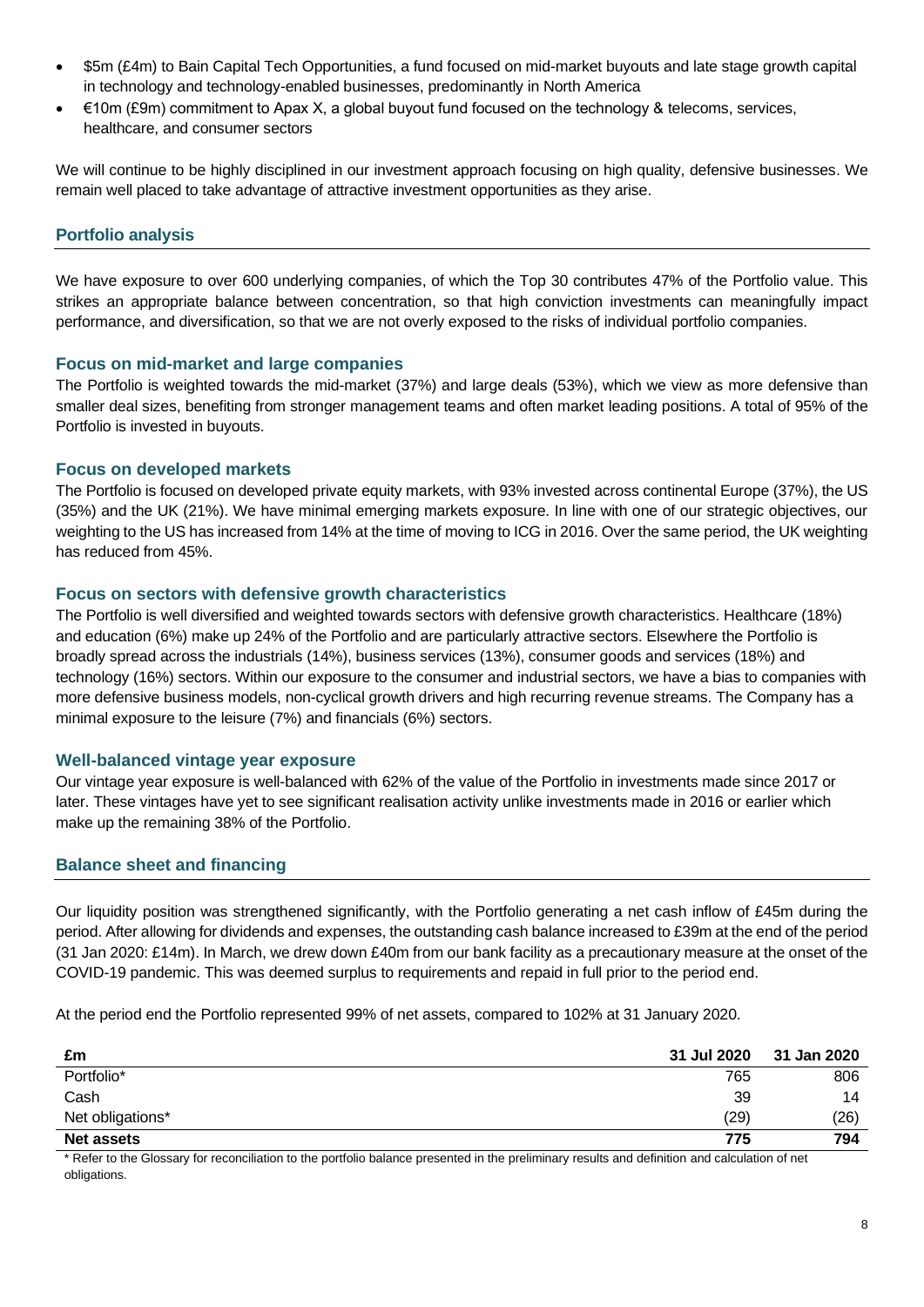At 31 July 2020, we had uncalled commitments of £439m, 20% (£86m) of which were to funds outside of their investment period. Against these uncalled commitments we had available liquidity of £197m (including £158m of undrawn bank lines).

| £m                                                        | 31 Jul 2020 | 31 Jan 2020 |
|-----------------------------------------------------------|-------------|-------------|
| Outstanding commitments – funds in investment period      | 353         | 377         |
| Outstanding commitments - funds outside investment period | 86          | 82          |
| Total outstanding commitments                             | 439         | 459         |
| Total available liquidity (including facility)            | (197)       | (162)       |
| Overcommitment (including facility)                       | 242         | 297         |
| Overcommitment % of net asset value                       | 31%         | 37%         |

Our objective is to be fully invested through the cycle, while ensuring that we have sufficient liquidity to be able to take advantage of attractive investment opportunities as they arise. We do not intend to be geared other than for short-term working capital purposes. Outstanding commitments tend to be drawn down over a four to six-year period with approximately 10%–15% retained at the end of the investment period to fund follow-on investments and expenses. If outstanding commitments were to follow a linear drawdown rate to the end of their respective remaining investment periods, approximately £83m would be called over the next 12 months.

### **Activity since the period end**

Since the period end the Portfolio has continued to generate cash proceeds and undertake selective investment activity. In total £41m of distributions have been received in the two months to 30 September 2020, including that of Roompot. A further two secondary transactions have also been agreed at attractive prices, further reducing our outstanding commitments. Had these realisations and secondary transactions been completed by 31 July 2020, the overcommitment ratio at that date would have stood at 27%. The valuation impact of secondary sales completed post period end is reflected in the 31 July 2020 NAV.

We have invested £22m, including a \$5m co-investment in Visma alongside Hg in the world's largest ever software buyout. In addition, we have continued the expansion of our US programme with two primary commitments; \$10m commitments to both Bain XIII and Clayton Dubilier & Rice XI, the latter being a new manager relationship.

### **Outlook**

We are encouraged by the strength and resilience of our Portfolio in this unprecedented period of uncertainty and are well placed to withstand further uncertainty and volatility. ICG Enterprise has a well diversified Portfolio, investing in companies with strong defensive growth characteristics and weighted towards more resilient sectors. Furthermore, by investing with leading managers in the US and Europe which focus on mid-market and larger buyouts, we are investing with managers who have significant experience in managing companies through periods of economic stress.

We believe the private equity model is especially well suited to dealing with current market conditions, with an ability to act quickly and decisively where required and importantly with a focus on long-term value creation. We have the utmost confidence that our managers will be able to adapt to future events. Our flexible mandate, and our high conviction approach, allows us to be nimble and adapt the mix of new investments to evolving market conditions. With this differentiated investment approach at our disposal we are well placed to take advantage of attractive opportunities as they arise and continue to generate long-term shareholder value.

**ICG Private Equity Funds Investment Team 6 October 2020**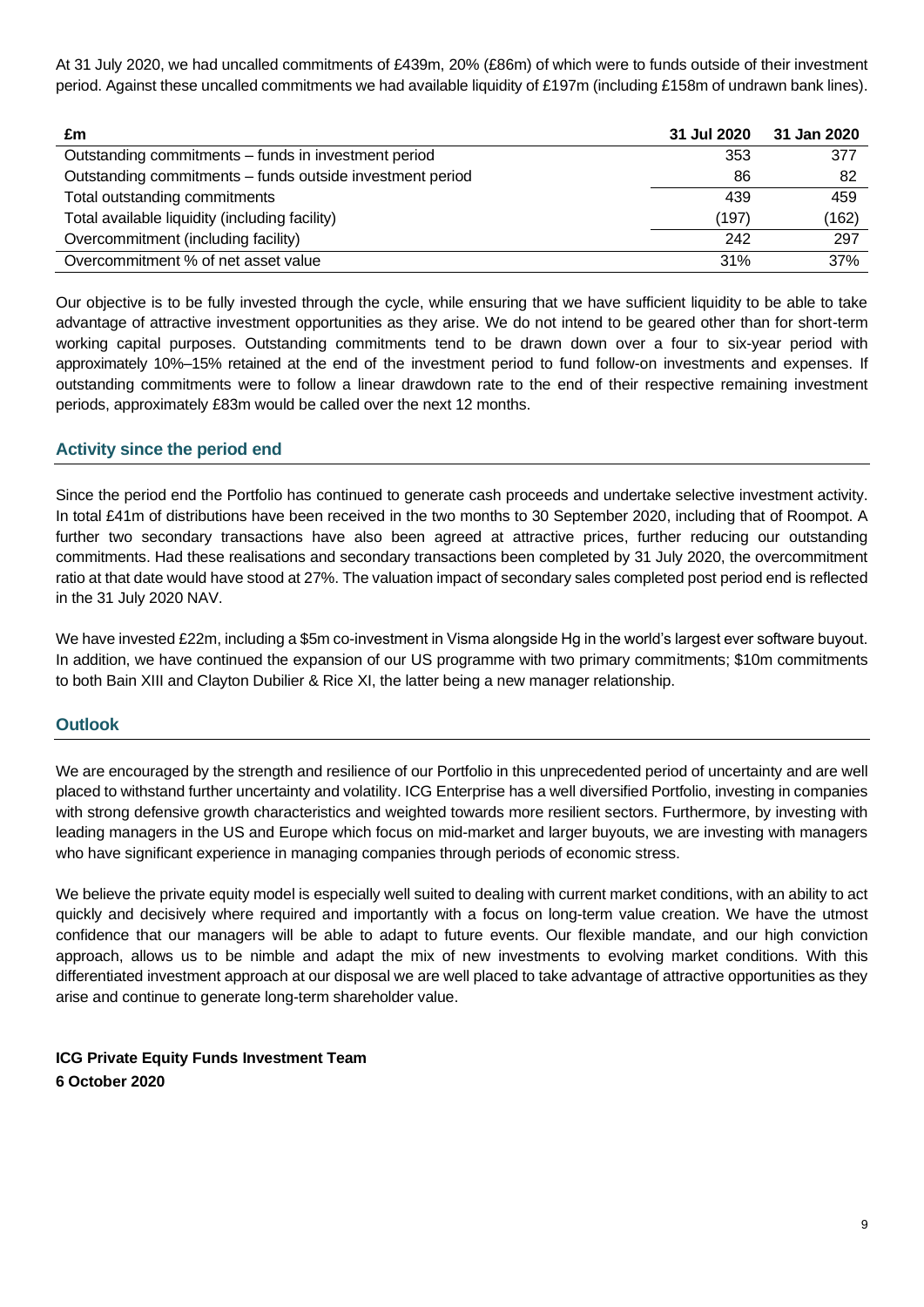This section presents unaudited supplementary information regarding the Portfolio (see Manager's Review and the Glossary for further details and definitions).

### **The 30 largest underlying companies**

The table below presents the 30 companies in which ICG Enterprise had the largest investments by value at 31 July 2020. These investments may be held directly or through funds, or in some cases in both ways. The valuations are gross and are shown as a percentage of the total investment Portfolio.

|              | Company                                                                                          | <b>Manager</b>                  | Year of<br>investment | <b>Country</b>     | Value as<br>a % of<br><b>Portfolio</b> |
|--------------|--------------------------------------------------------------------------------------------------|---------------------------------|-----------------------|--------------------|----------------------------------------|
| 1            | PetSmart +                                                                                       |                                 |                       |                    |                                        |
|              | Retailer of pet products and services                                                            | BC<br>Partners                  | 2015                  | <b>USA</b>         | 4.3%                                   |
| $\mathbf{2}$ | DomusVi +                                                                                        |                                 |                       |                    |                                        |
|              | Operator of retirement homes                                                                     | <b>ICG</b>                      | 2017                  | France             | 4.1%                                   |
| 3            | Roompot +                                                                                        |                                 |                       |                    |                                        |
|              | Operator and developer of holiday parks                                                          | PAI<br>Partners                 | 2016                  | <b>Netherlands</b> | 3.6%                                   |
| 4            | Minimax +                                                                                        |                                 |                       |                    |                                        |
|              | Supplier of fire protection systems and services                                                 | <b>ICG</b>                      | 2018                  | Germany            | 3.3%                                   |
| 5            | <b>Leaf Home Solutions</b>                                                                       |                                 |                       |                    |                                        |
|              | Provider of gutter protection solutions                                                          | Gridiron                        | 2016                  | <b>USA</b>         | 3.1%                                   |
| 6            | Doc Generici +                                                                                   |                                 |                       |                    |                                        |
|              | Retailer of pharmaceutical products                                                              | <b>ICG</b>                      | 2019                  | Italy              | 2.2%                                   |
| $\mathbf{7}$ | Visma +                                                                                          |                                 |                       |                    |                                        |
|              | Provider of business critical software such as<br>accounting, payroll, HR and other ERP software | <b>ICG</b>                      | 2017                  | Norway             | 2.1%                                   |
| 8            | <b>City &amp; County Healthcare Group</b>                                                        |                                 |                       |                    |                                        |
|              | Provider of home care services                                                                   | Graphite<br>Capital             | 2013                  | <b>UK</b>          | 2.0%                                   |
| 9            | Froneri <sup>^</sup>                                                                             |                                 |                       |                    |                                        |
|              | Manufacturer and distributor of ice cream                                                        | PAI                             | 2019                  | <b>UK</b>          | 1.9%                                   |
| 10           | products<br><b>Supporting Education Group +^</b>                                                 | Partners                        |                       |                    |                                        |
|              | Provider of temporary staff for the education<br>sector                                          | <b>ICG</b>                      | 2014                  | <b>UK</b>          | 1.9%                                   |
| 11           | Yudo +                                                                                           |                                 |                       |                    |                                        |
|              | Manufacturer of components for injection<br>moulding                                             | <b>ICG</b>                      | 2018                  | Hong Kong          | 1.8%                                   |
| 12           | $IRI +$                                                                                          |                                 |                       |                    |                                        |
| 13           | Provider of data and predictive analytics to<br>consumer goods manufacturers<br>System One +     | <b>New</b><br>Mountain          | 2018                  | <b>USA</b>         | 1.6%                                   |
|              | Provider of specialty workforce solutions                                                        | Thomas H<br>Lee                 | 2016                  | <b>USA</b>         | 1.5%                                   |
|              |                                                                                                  | Partners                        |                       |                    |                                        |
| 14           | <b>Endeavor Schools +</b>                                                                        |                                 |                       |                    |                                        |
|              | Operator of schools                                                                              | Leeds<br>Equity<br>Partners     | 2018                  | <b>USA</b>         | 1.4%                                   |
| 15           | <b>Berlin Packaging +</b>                                                                        |                                 |                       |                    |                                        |
|              | Provider of global packaging services and<br>supplies                                            | Oak Hill<br>Capital<br>Partners | 2019                  | <b>USA</b>         | 1.4%                                   |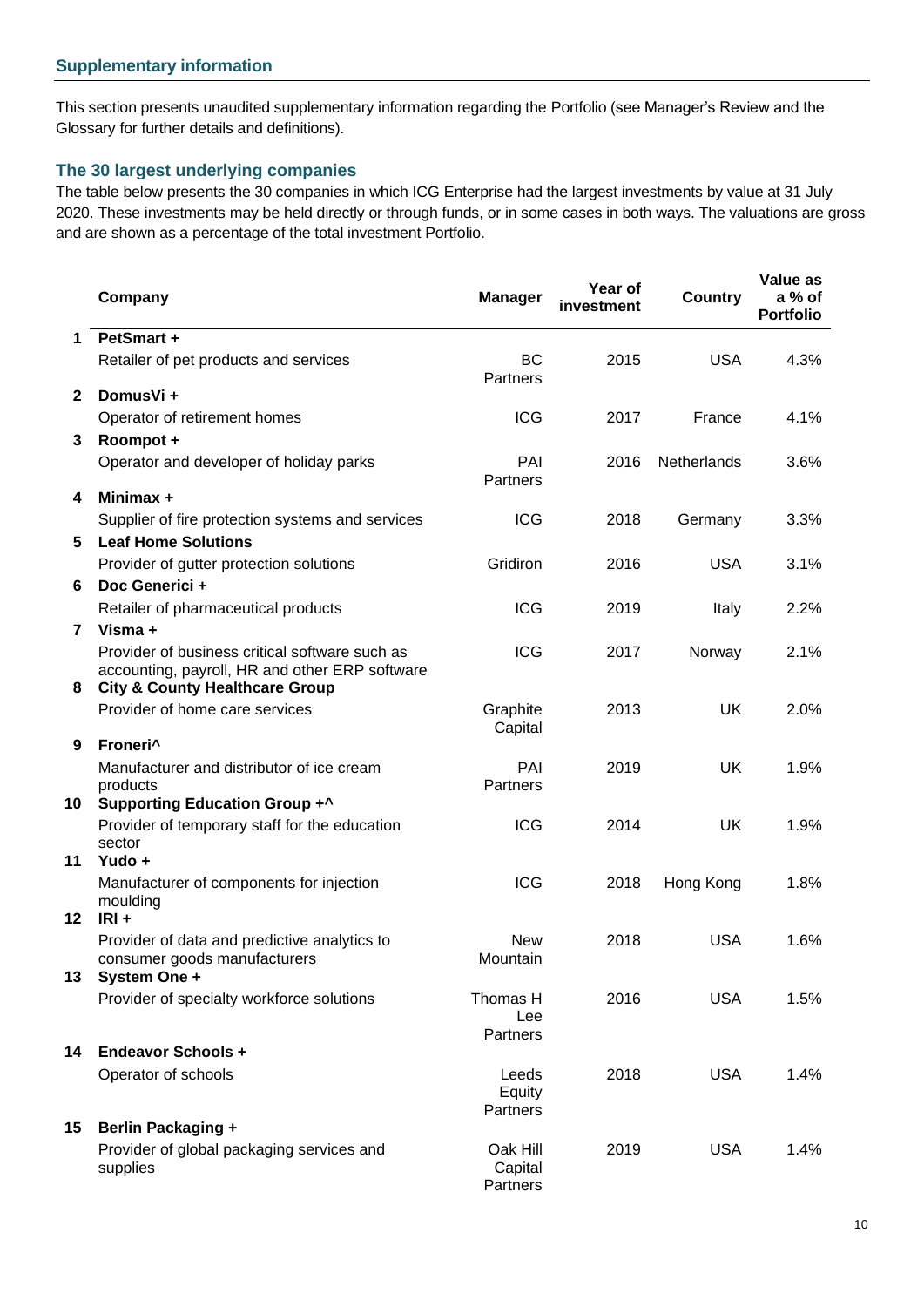|    | Company                                                                                              | <b>Manager</b>              | Year of<br>investment | <b>Country</b> | Value as<br>a % of<br><b>Portfolio</b> |
|----|------------------------------------------------------------------------------------------------------|-----------------------------|-----------------------|----------------|----------------------------------------|
| 16 | VitalSmarts +                                                                                        |                             |                       |                |                                        |
|    | Provider of corporate training courses focused on<br>communication skills and leadership development | Leeds<br>Equity<br>Partners | 2019                  | <b>USA</b>     | 1.1%                                   |
| 17 | PSB Academy +                                                                                        |                             |                       |                |                                        |
|    | Provider of private tertiary education                                                               | <b>ICG</b>                  | 2018                  | Singapore      | 1.1%                                   |
| 18 | U-POL^                                                                                               |                             |                       |                |                                        |
|    | Manufacturer and distributor of automotive<br>refinishing products                                   | Graphite<br>Capital         | 2010                  | UK             | 1.0%                                   |
| 19 | Cognito +^                                                                                           |                             |                       |                |                                        |
|    | Supplier of communications equipment, software<br>& services                                         | Graphite<br>Capital         | 2002/2014             | <b>UK</b>      | 0.8%                                   |
| 20 | <b>EG Group</b>                                                                                      |                             |                       |                |                                        |
|    | Operator of petrol station forecourts                                                                | <b>TDR</b><br>Capital       | 2014                  | UK             | 0.8%                                   |
| 21 | <b>Compass Community</b>                                                                             |                             |                       |                |                                        |
|    | Provider of fostering services and children<br>residential care                                      | Graphite<br>Capital         | 2017                  | <b>UK</b>      | 0.8%                                   |
| 22 | <b>nGAGE</b>                                                                                         |                             |                       |                |                                        |
|    | Provider of recruitment services                                                                     | Graphite<br>Capital         | 2014                  | UK             | 0.7%                                   |
| 23 | RegEd +                                                                                              |                             |                       |                |                                        |
|    | Provider of regulatory compliance and<br>management software products                                | Gryphon<br>Investors        | 2019                  | <b>USA</b>     | 0.6%                                   |
| 24 | David Lloyd Leisure +                                                                                |                             |                       |                |                                        |
|    | Operator of premium health clubs<br><b>Beck &amp; Pollitzer</b>                                      | <b>TDR</b><br>Capital       | 2013                  | <b>UK</b>      | 0.6%                                   |
| 25 |                                                                                                      |                             |                       |                |                                        |
| 26 | Provider of industrial machinery installation and<br>relocation                                      | Graphite<br>Capital         | 2016                  | UK             | 0.6%                                   |
|    | <b>Allegro</b>                                                                                       | Cinven /                    | 2017                  | Poland         | 0.6%                                   |
| 27 | Operator of an online marketplace and price<br>comparison website<br><b>YSC</b>                      | Permira                     |                       |                |                                        |
|    | Provider of leadership consulting and                                                                | Graphite                    | 2017                  | <b>UK</b>      | 0.6%                                   |
|    | management assessment services                                                                       | Capital                     |                       |                |                                        |
| 28 | <b>ICR Group</b>                                                                                     |                             |                       |                |                                        |
|    | Provider of repair and maintenance services to<br>the energy industry                                | Graphite<br>Capital         | 2014                  | <b>UK</b>      | 0.6%                                   |
| 29 | Alerian <sup>^</sup>                                                                                 |                             |                       |                |                                        |
|    | Provider of data and investment products focused<br>on natural resources                             | <b>ICG</b>                  | 2018                  | <b>USA</b>     | 0.6%                                   |
| 30 | <b>IRIS</b>                                                                                          |                             |                       |                |                                        |
|    | Provider of business critical software and services<br>to the accountancy and payroll sectors        | <b>ICG</b>                  | 2018                  | UK             | 0.6%                                   |
|    | Total of the 30 largest underlying investments                                                       |                             |                       |                | 47.3%                                  |

⁺ All or part of this investment is held directly as a co-investment or other direct investment.

^ All or part of this investment was acquired as part of a secondary purchase.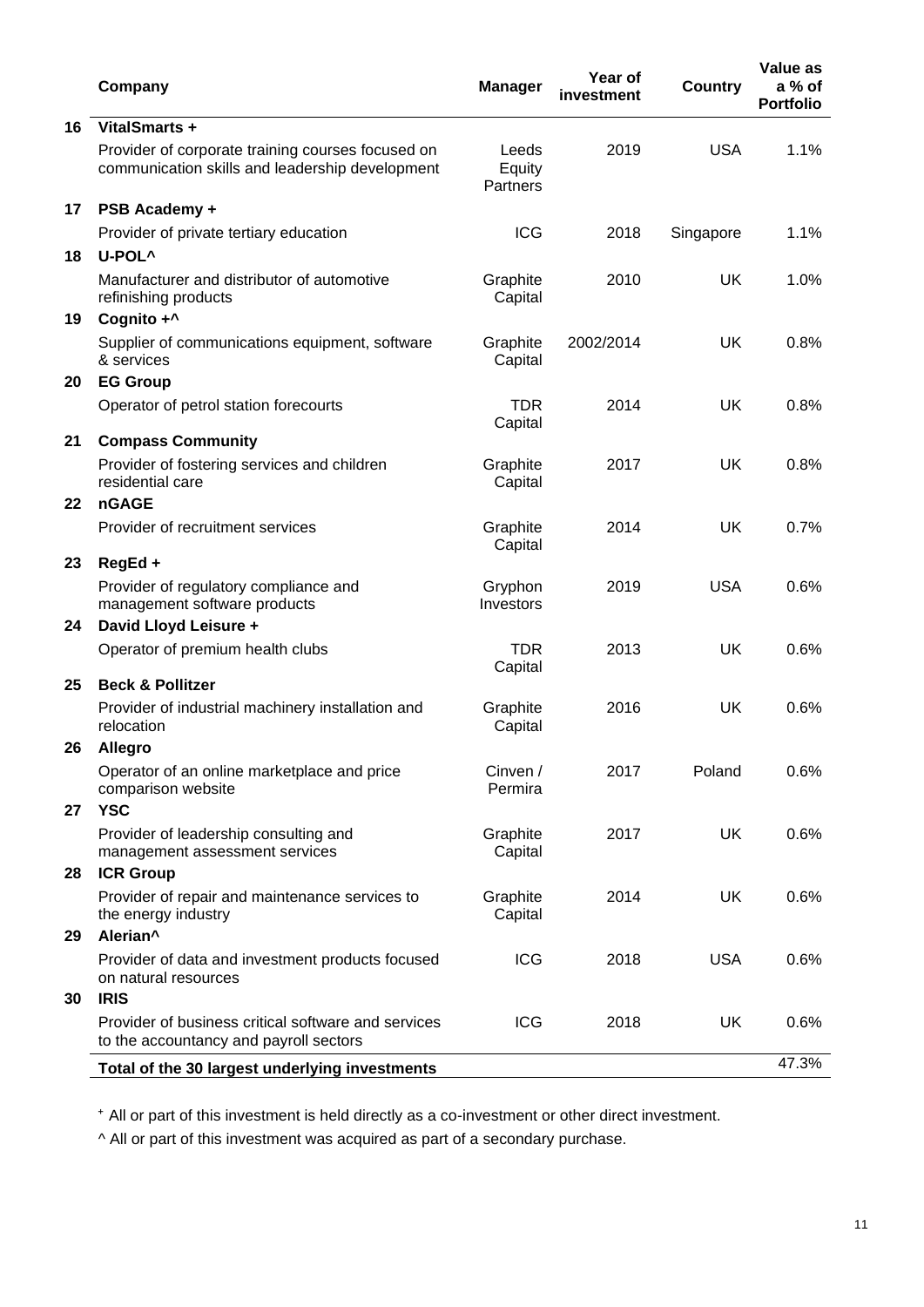# **The 30 largest fund investments**

The table below presents the 30 largest funds by value at 31 July 2020. The valuations are net of any carried interest provision.

|                |                                                                                   | Year of    |                         | Value | Outstanding   |
|----------------|-----------------------------------------------------------------------------------|------------|-------------------------|-------|---------------|
|                | <b>Fund</b>                                                                       | commitment | Country/ region         | £m    | commitment £m |
| $\mathbf 1$    | <b>Graphite Capital Partners VIII *</b>                                           |            |                         |       |               |
|                | Mid-market buyouts                                                                | 2013       | <b>UK</b>               | 46.6  | 10.6          |
| $\mathbf{2}$   | <b>Gridiron Capital Fund III</b>                                                  |            |                         |       |               |
|                | Mid-market buyouts                                                                | 2016       | North America           | 29.1  | 4.2           |
| 3.             | <b>BC European Capital IX **</b>                                                  |            |                         |       |               |
|                | Large buyouts                                                                     | 2011       | Europe/USA              | 19.5  | 1.6           |
| $\overline{4}$ | <b>ICG Europe VI**</b><br>Mezzanine and equity in mid-market<br>buyouts           | 2015       | Europe                  | 19.3  | 3.6           |
| 5.             | <b>CVC European Equity Partners VI</b>                                            |            |                         |       |               |
|                | Large buyouts                                                                     | 2013       | Europe/USA              | 18.1  | 3.1           |
| 6              | <b>Thomas H Lee Equity Fund VII</b>                                               |            |                         |       |               |
|                | Mid-market and large buyouts                                                      | 2015       | <b>USA</b>              | 17.8  | 1.5           |
| $\mathbf{7}$   | <b>ICG Europe VII</b><br>Mezzanine and equity in mid-market<br>buyouts            | 2018       | Europe                  | 17.2  | 22.1          |
| 8              | <b>Sixth Cinven Fund</b>                                                          |            |                         |       |               |
|                | Large buyouts                                                                     | 2016       | Europe                  | 17.1  | 3.2           |
| 9              | <b>Advent Global Private Equity VIII</b>                                          |            |                         |       |               |
|                | Large buyouts                                                                     | 2016       | Europe/USA              | 17.1  | 0.8           |
| 10             | <b>PAI Europe VI</b>                                                              |            |                         |       |               |
|                | Mid-market and large buyouts                                                      | 2013       | Europe                  | 16.5  | 1.4           |
| 11             | <b>PAI Strategic Partnerships **</b>                                              |            |                         |       |               |
|                | Mid-market and large buyouts                                                      | 2019       | Europe                  | 14.8  | 1.6           |
| 12             | <b>BC European Capital X</b>                                                      |            |                         |       |               |
|                | Large buyouts                                                                     | 2016       | Europe                  | 13.2  | 2.2           |
| 13             | <b>Graphite Capital Partners VII * / **</b>                                       |            |                         |       |               |
|                | Mid-market buyouts                                                                | 2007       | UK                      | 12.2  | 2.8           |
| 14             | <b>Permira V</b>                                                                  |            |                         |       |               |
|                | Large buyouts                                                                     | 2013       | Europe/USA              | 11.7  | 0.9           |
|                | 15 CVC European Equity Partners VII                                               |            |                         |       |               |
|                | Large buyouts                                                                     | 2017       | Europe/North<br>America | 11.5  | 10.8          |
| 16             | <b>One Equity Partners VI</b>                                                     |            |                         |       |               |
|                | Mid-market buyouts                                                                | 2016       | Europe/USA              | 11.5  | 0.7           |
| 17             | <b>ICG Strategic Secondaries Fund II</b>                                          |            |                         |       |               |
|                | Secondary fund restructurings                                                     | 2016       | Europe/USA              | 11.5  | 16.0          |
| 18             | <b>TDR Capital III</b>                                                            |            |                         |       |               |
|                | Mid-market and large buyouts                                                      | 2013       | Europe                  | 10.6  | 1.7           |
| 19             | <b>Gryphon V</b>                                                                  |            |                         |       |               |
|                | Mid-market buyouts                                                                | 2019       | North America           | 10.3  | 2.1           |
| 20             | <b>ICG Asia Pacific Fund III</b><br>Mezzanine and equity in mid-market<br>buyouts | 2016       | Asia Pacific            | 10.0  | 2.7           |
|                |                                                                                   |            |                         |       |               |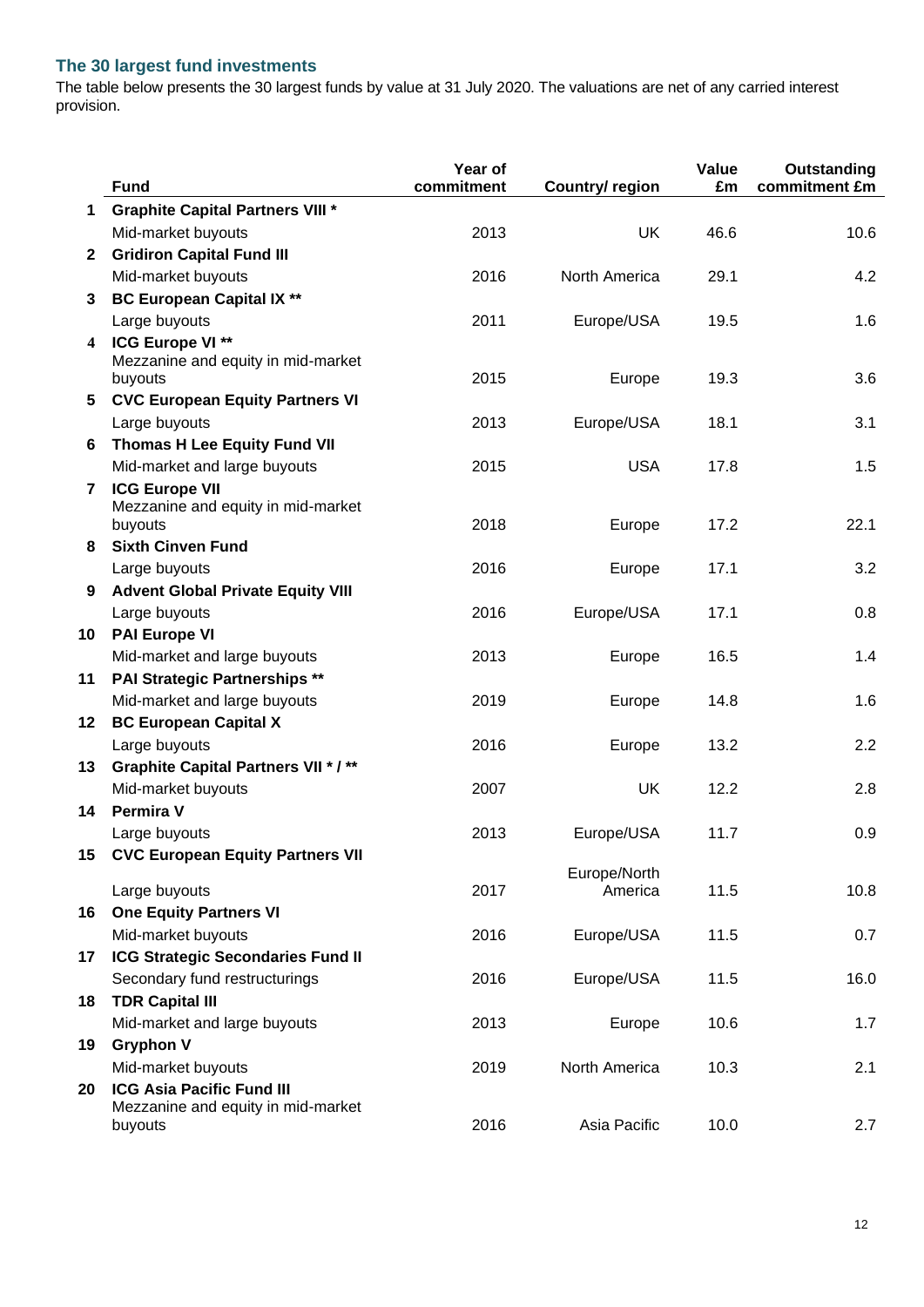|    | <b>Fund</b>                              | Year of<br>commitment | Country/ region | Value<br>£m | <b>Outstanding</b><br>commitment £m |
|----|------------------------------------------|-----------------------|-----------------|-------------|-------------------------------------|
|    |                                          |                       |                 |             |                                     |
| 21 | <b>New Mountain Partners V</b>           |                       |                 |             |                                     |
|    | Mid-market buyouts                       | 2017                  | North America   | 9.6         | 2.7                                 |
| 22 | <b>Charterhouse Capital Partners X</b>   |                       |                 |             |                                     |
|    | Large buyouts                            | 2015                  | Europe          | 9.5         | 4.6                                 |
| 23 | <b>Resolute II **</b>                    |                       |                 |             |                                     |
|    | Mid-market buyouts                       | 2018                  | <b>USA</b>      | 9.3         | 1.8                                 |
| 24 | <b>Permira VI</b>                        |                       |                 |             |                                     |
|    | Large buyouts                            | 2016                  | Europe          | 9.2         | 0.9                                 |
| 25 | <b>IK VIII</b>                           |                       |                 |             |                                     |
|    | Mid-market buyouts                       | 2016                  | Europe          | 9.2         | 0.5                                 |
| 26 | <b>Oak Hill Capital Partners IV</b>      |                       |                 |             |                                     |
|    | Mid-market buyouts                       | 2017                  | <b>USA</b>      | 8.8         | 2.7                                 |
| 27 | <b>Thomas H Lee Equity Fund VIII</b>     |                       |                 |             |                                     |
|    | Mid-market and large buyouts             | 2017                  | <b>USA</b>      | 8.5         | 9.4                                 |
| 28 | <b>Resolute IV</b>                       |                       |                 |             |                                     |
|    | Mid-market buyouts                       | 2018                  | <b>USA</b>      | 8.3         | 5.4                                 |
| 29 | <b>Graphite Capital Partners IX</b>      |                       |                 |             |                                     |
|    | Mid-market buyouts                       | 2018                  | UK              | 8.0         | 20.6                                |
| 30 | <b>Bain Capital Europe IV</b>            |                       |                 |             |                                     |
|    | Mid-market buyouts                       | 2014                  | Europe          | 7.3         | 1.3                                 |
|    |                                          |                       |                 | 423.3       | 143.5                               |
|    | Total of the largest 30 fund investments |                       |                 |             |                                     |
|    | Percentage of total investment Portfolio |                       |                 | 55.3%       |                                     |

\* Includes the associated Top Up funds.

\*\* All or part of an interest acquired through a secondary fund purchase.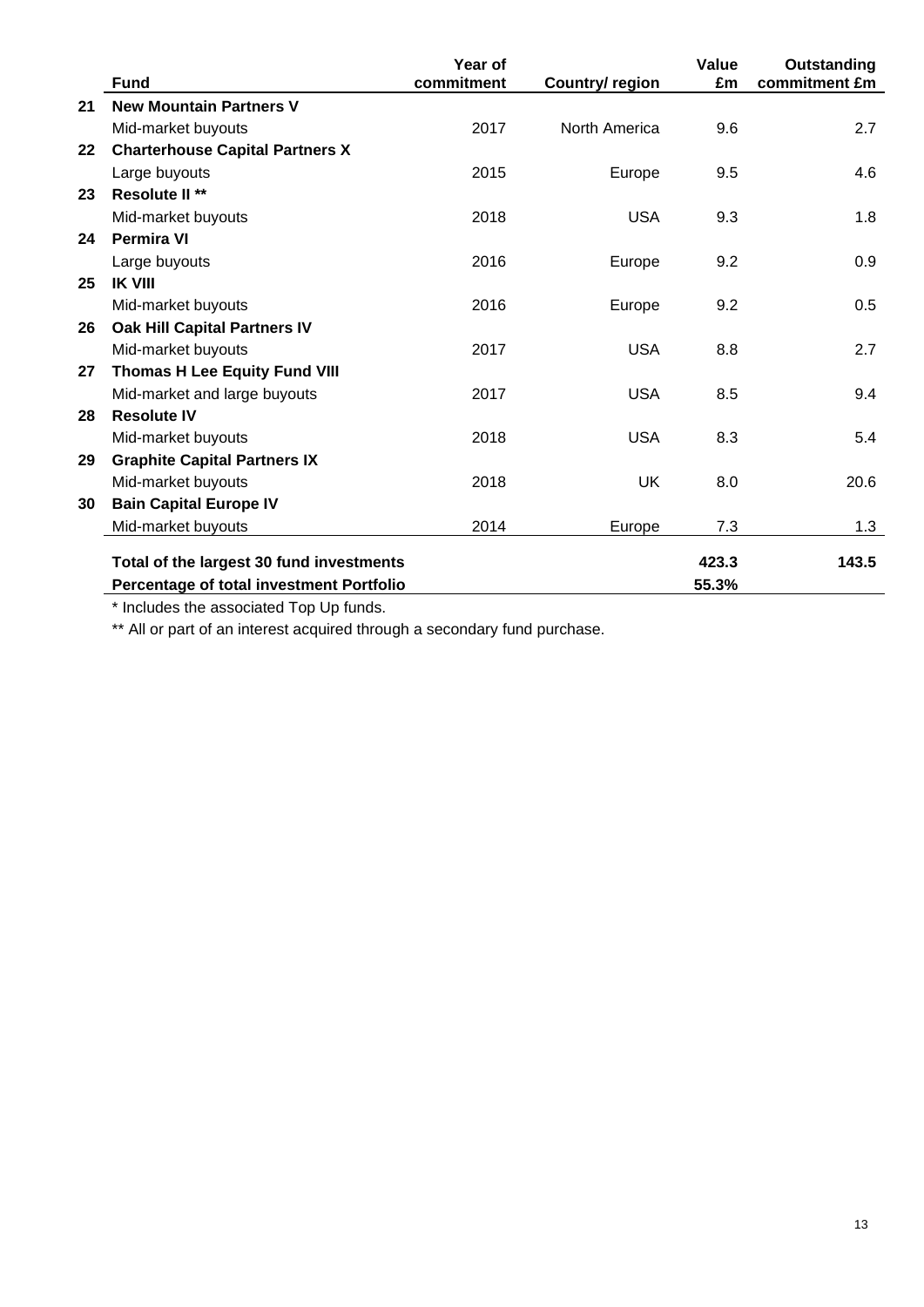# **Portfolio analysis**

# **Closing Portfolio by value at 31 July 2020**

|                              | % of value of<br>underlying<br><b>investments</b> | % of value of<br>underlying<br><b>investments</b> |
|------------------------------|---------------------------------------------------|---------------------------------------------------|
| Portfolio by investment type | 31 July 2020                                      | 31 January 2020                                   |
| Large buyouts                | 52.6%                                             | 46.4%                                             |
| Mid-market buyouts           | 36.8%                                             | 42.2%                                             |
| Small buyouts                | 9.8%                                              | 8.7%                                              |
| Other                        | 0.8%                                              | 2.7%                                              |
| <b>Total</b>                 | 100.0%                                            | 100.0%                                            |

| Portfolio by calendar year of | % of value of<br>underlying<br>investments | % of value of<br>underlying<br>investments |
|-------------------------------|--------------------------------------------|--------------------------------------------|
| investment                    | 31 July 2020                               | 31 January 2020                            |
| 2020                          | 3.3%                                       | 0.1%                                       |
| 2019                          | 19.4%                                      | 17.2%                                      |
| 2018                          | 20.8%                                      | 19.7%                                      |
| 2017                          | 18.4%                                      | 19.2%                                      |
| 2016                          | 15.4%                                      | 16.2%                                      |
| 2015                          | 7.6%                                       | 7.7%                                       |
| 2014                          | 6.9%                                       | 8.5%                                       |
| 2013                          | 4.1%                                       | 5.5%                                       |
| 2012                          | 1.2%                                       | 1.4%                                       |
| 2011                          | 0.1%                                       | 0.9%                                       |
| 2010                          | 1.2%                                       | 1.3%                                       |
| 2009                          | 0.4%                                       | 0.6%                                       |
| 2008 and before               | 1.2%                                       | 1.7%                                       |
| Total                         | 100.0%                                     | 100.0%                                     |

|                                        | % of value of<br>underlying<br>investments | % of value of<br>underlying<br>investments |
|----------------------------------------|--------------------------------------------|--------------------------------------------|
| Portfolio by sector                    | 31 July 2020                               | 31 January 2020                            |
| Healthcare and education               | 24.0%                                      | 23.2%                                      |
| Consumer goods and services            | 17.8%                                      | 15.1%                                      |
| Technology, Media & Telecommunications | 15.5%                                      | 13.6%                                      |
| Industrials                            | 14.4%                                      | 15.5%                                      |
| <b>Business services</b>               | 12.5%                                      | 15.4%                                      |
| Leisure                                | 6.7%                                       | 7.7%                                       |
| <b>Financials</b>                      | 5.6%                                       | 5.3%                                       |
| Other                                  | 3.5%                                       | 4.2%                                       |
| <b>Total</b>                           | 100.0%                                     | 100.0%                                     |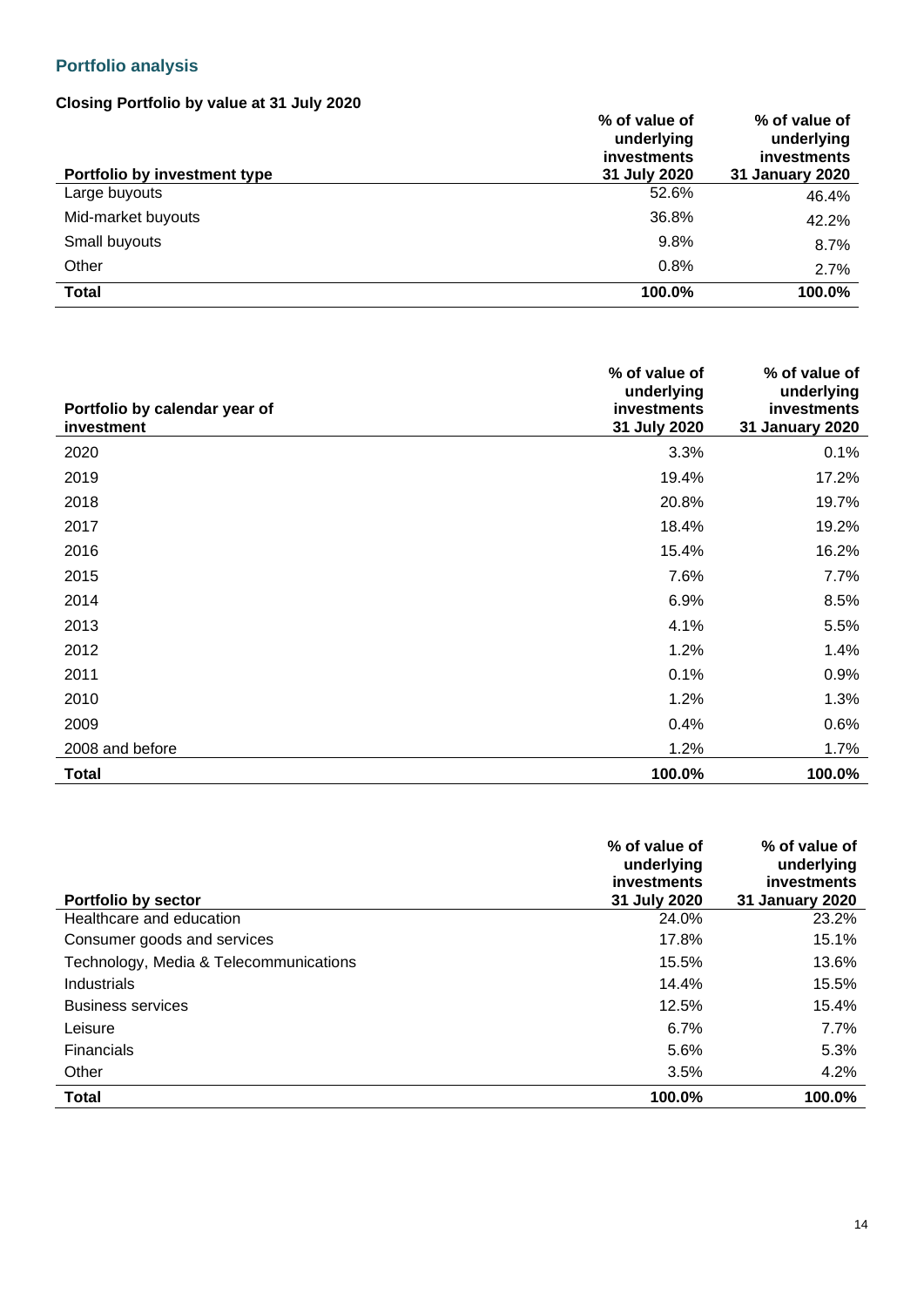| Portfolio by geographic distribution based on<br>location of company headquarters | % of value of<br>underlying<br>investments<br>31 July 2020 | % of value of<br>underlying<br>investments<br>31 January 2020 |
|-----------------------------------------------------------------------------------|------------------------------------------------------------|---------------------------------------------------------------|
| Europe                                                                            | 37.3%                                                      | 36.7%                                                         |
| UK                                                                                | 20.8%                                                      | 27.1%                                                         |
| North America                                                                     | 34.9%                                                      | 29.9%                                                         |
| Rest of world                                                                     | $7.0\%$                                                    | 6.3%                                                          |
| <b>Total</b>                                                                      | 100.0%                                                     | 100.0%                                                        |

### **Commitments analysis**

The following tables analyse commitments at 31 July 2020. Original commitments are translated at 31 July 2020 exchange rates.

### **Total undrawn commitments**

|                                 | Original<br>commitment<br>£'000 | Outstanding<br>commitment<br>£'000 | Average<br>drawdown<br>percentage | $%$ of<br>outstanding<br>commitments |
|---------------------------------|---------------------------------|------------------------------------|-----------------------------------|--------------------------------------|
| Investment period not commenced | 18,003                          | 18,003                             | $0.0\%$                           | 4.1%                                 |
| Funds in investment period      | 479,375                         | 335,216                            | 30.1%                             | 76.3%                                |
| Funds post investment period    | 767,384                         | 86.064                             | 88.8%                             | 19.6%                                |
| <b>Total</b>                    | 1,264,762                       | 439,283                            | 65.3%                             | 100.0%                               |

| Movement in outstanding commitments in 6 months to 31 July 2020 | £m     |
|-----------------------------------------------------------------|--------|
| As at 1 February 2020                                           | 458.6  |
| New primary commitments                                         | 34.9   |
| <b>Drawdowns</b>                                                | (51.8) |
| Secondary disposals                                             | (20.5) |
| Currency and other movements                                    | 18.1   |
| As at 31 July 2020                                              | 439.3  |

# **New commitments during the six months to 31 July 2020**

| <b>Fund</b>                                                      | <b>Strategy</b>               | Geography            | £m   |
|------------------------------------------------------------------|-------------------------------|----------------------|------|
| <b>Primary commitments</b>                                       |                               |                      |      |
| <b>CVC VIII</b>                                                  | Large buyouts                 | Europe/North America | 13.5 |
| Apax X                                                           | Mid-market buyouts            | Global               | 8.7  |
| Hg Genesis 9                                                     | Mid-market buy-outs           | Europe               | 4.5  |
| Hg Saturn 2                                                      | Mid-market and large buy-outs | Europe               | 4.2  |
| <b>Bain Tech Opportunities</b>                                   | Mid-market buyouts            | North America        | 4.0  |
| Total primary commitments                                        |                               |                      | 34.9 |
| Commitments relating to co-investments and secondary investments |                               |                      |      |
| <b>Total new commitments</b>                                     |                               |                      | 34.9 |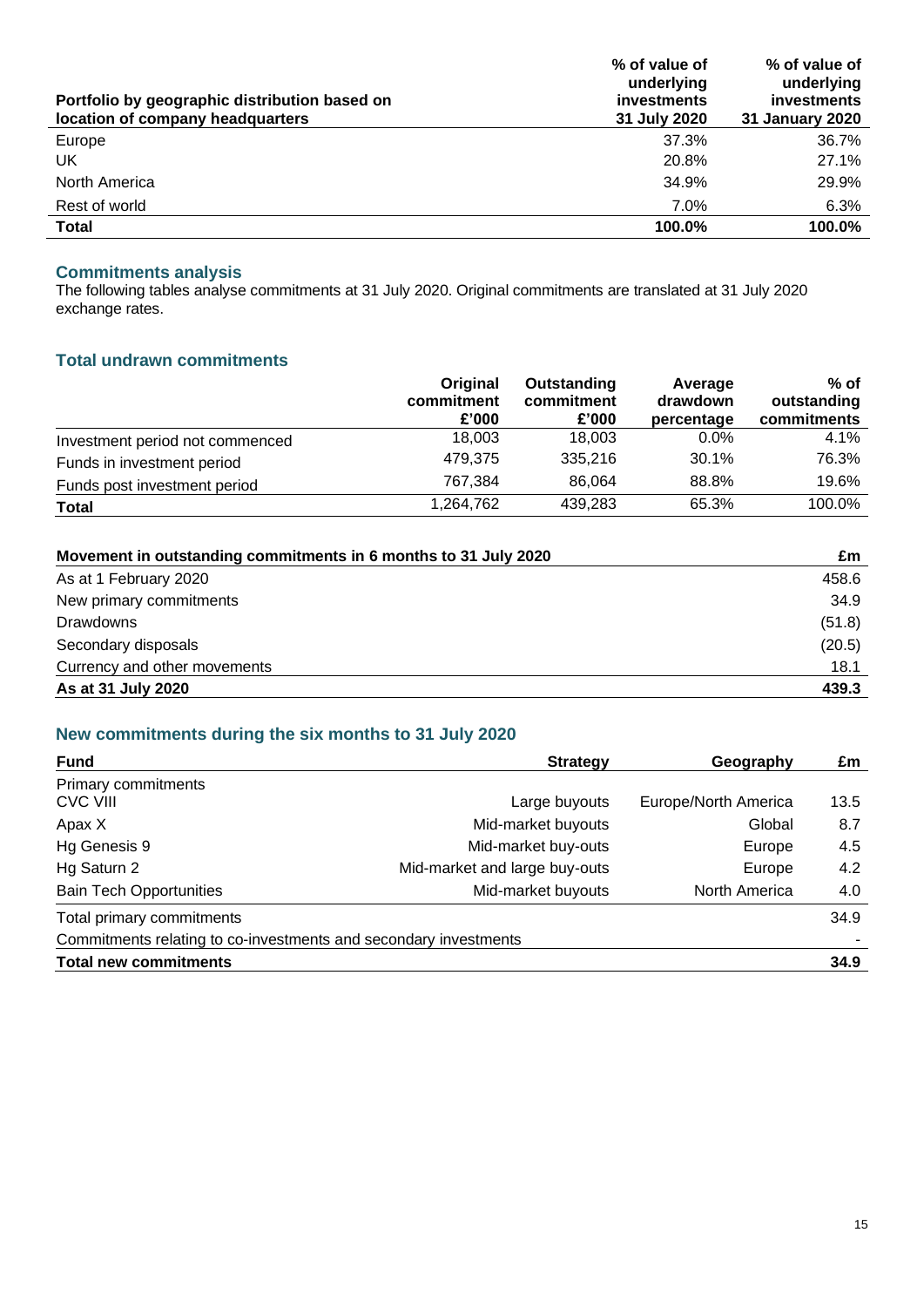### **Currency exposure**

| 2020 | 2020  | 2020                                           |
|------|-------|------------------------------------------------|
| %    | £m    | %                                              |
| 23.2 | 246.0 | 30.5                                           |
| 28.3 | 226.6 | 28.1                                           |
| 32.6 |       | 27.8                                           |
| 7.3  |       | 7.4                                            |
|      |       | 6.2                                            |
|      |       | 100.0                                          |
|      |       | 224.2<br>59.6<br>8.6<br>50.0<br>100.0<br>806.4 |

<sup>1</sup> Currency exposure is calculated by reference to the location of the underlying Portfolio companies' headquarters.

|                                | 31 July<br>2020 | 2020  | 2020  | 31 July 31 January 31 January<br>2020 |
|--------------------------------|-----------------|-------|-------|---------------------------------------|
| <b>Outstanding commitments</b> | £m              | %     | £m    | %                                     |
| – Euro                         | 221.0           | 50.3  | 213.0 | 46.5                                  |
| - US Dollar                    | 170.5           | 38.8  | 178.5 | 38.9                                  |
| $-$ Sterling                   | 47.1            | 10.7  | 65.3  | 14.2                                  |
| - Other European               | 0.7             | 0.2   | 1.8   | 0.4                                   |
| <b>Total</b>                   | 439.3           | 100.0 | 458.6 | 100.0                                 |

# **Realisation activity**

| Investment       | <b>Manager</b>                                 | Year of<br>investment | <b>Realisation type</b> | Exit    | <b>Proceeds</b><br>£m |
|------------------|------------------------------------------------|-----------------------|-------------------------|---------|-----------------------|
| Gerflor*         | <b>ICG</b>                                     | 2011                  | Financial buyer         | Full    | 6.2                   |
| Ceridian         | Thomas H Lee Partners                          | 2007                  | Sell down post IPO      | Partial | 4.4                   |
| TeamViewer       | Permira                                        | 2014                  | Sell down post IPO      | Partial | 2.2                   |
| Marston          | <b>ICG</b>                                     | 2016                  | Financial buyer         | Partial | 2.1                   |
| Give & Go        | Thomas H Lee Partners                          | 2016                  | Trade                   | Full    | 2.1                   |
| Cerelia          | <b>IK Investment Partners</b>                  | 2015                  | <b>Financial buyer</b>  | Full    | 1.9                   |
| <b>CID Lines</b> | <b>IK Investment Partners</b>                  | 2016                  | Trade                   | Full    | 1.8                   |
| P&I              | Permira                                        | 2016                  | <b>Financial buyer</b>  | Partial | 1.6                   |
| Offerco          | <b>Graphite Capital</b>                        | 2009                  | <b>Dividend</b>         | Partial | 1.5                   |
| Dent Wizard      | Gridiron                                       | 2015                  | Trade                   | Full    | 1.4                   |
|                  | Total of 10 largest underlying realisations    |                       |                         |         | 25.2                  |
|                  | Total realisations (excluding secondary sales) |                       |                         |         | 39.1                  |

*\*Note: Gerflor was fully exited from ICG European Fund 2006B, partially exited from ICG Recovery Fund 2008B*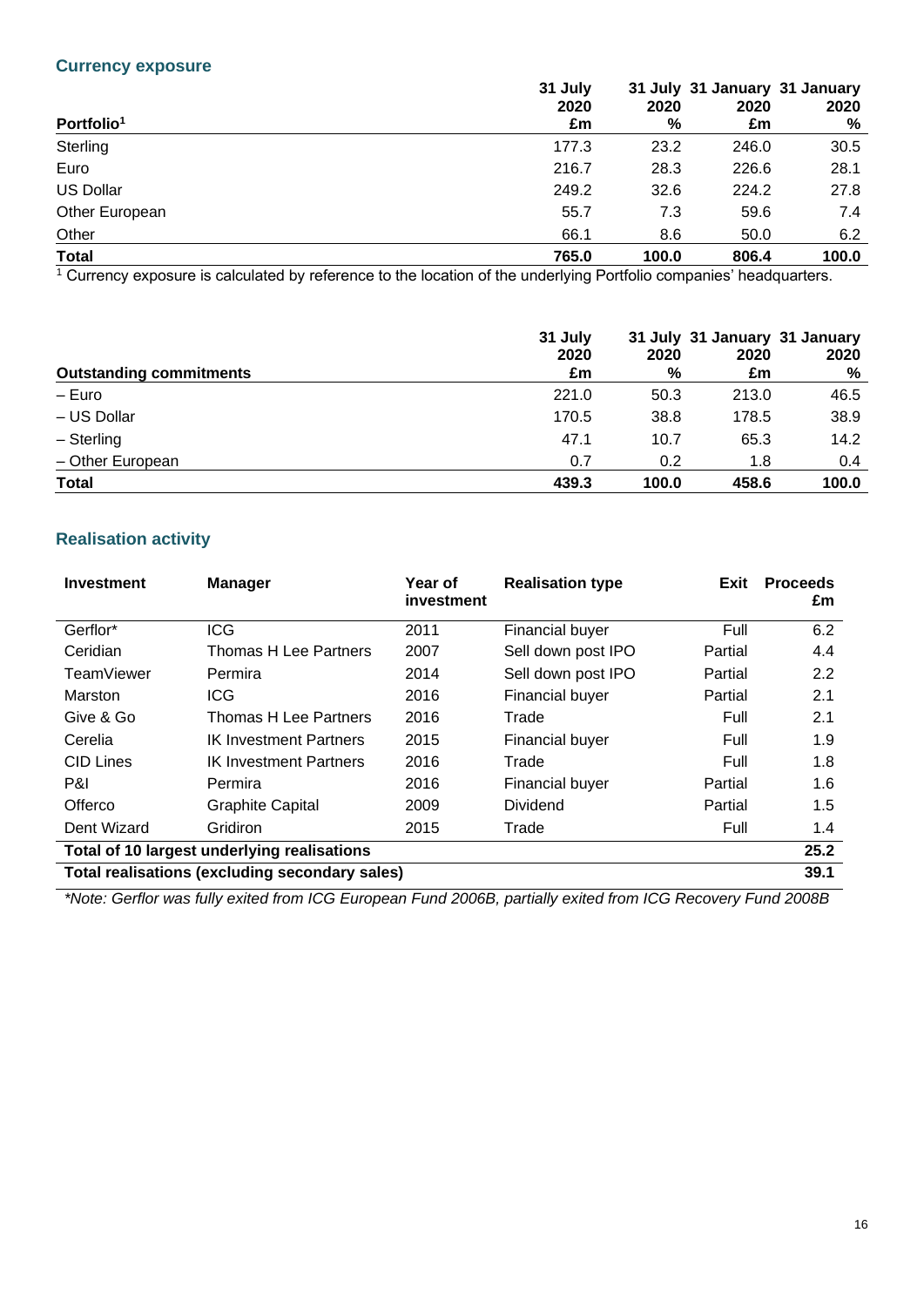# **Investment activity**

| <b>Investment</b>           | <b>Description</b>                                                                           | <b>Manager</b>           | Country    | Cost <sup>1</sup><br>£m |
|-----------------------------|----------------------------------------------------------------------------------------------|--------------------------|------------|-------------------------|
| Profi                       | Operator of a convenience supermarket chain                                                  | <b>ICG</b>               | Romania    | 2.1                     |
| <b>LCG</b>                  | Manufacturer of life sciences tools                                                          | Cinven                   | UK.        | 1.4                     |
| Diagnostyka                 | Provider of laboratory diagnostics                                                           | <b>ICG</b>               | Poland     | 1.3                     |
| Pageant Media               | Provider of information solutions and events to<br>the alternative asset management industry | <b>ICG</b>               | UK.        | 1.2                     |
| Armacell                    | Manufacturer of advanced insulation and<br>engineered foam products                          | PAI                      | Luxembourg | 1.2                     |
| Dealer Tire                 | Distributor of replacement tyres for automotive<br>dealerships                               | Gridiron                 | <b>USA</b> | 1.1                     |
| AmeriLife                   | Provider of marketing and distribution solutions<br>for insurance and retirement planning    | Thomas H Lee<br>Partners | <b>USA</b> | 1.1                     |
| Golden Goose                | Manufacturer of sneakers                                                                     | Permira                  | Italy      | 1.0                     |
| Focus Group                 | Provider of communications and IT solutions                                                  | <b>Bowmark</b>           | UK.        | 1.0                     |
| Prime Focus                 | Provider of creative/technology services to the<br>entertainment industry                    | <b>ICG</b>               | India      | 0.9                     |
|                             | Total of 10 largest underlying new investments                                               |                          |            | 12.3                    |
| <b>Total new investment</b> |                                                                                              |                          |            | 52.4                    |

*<sup>1</sup> Represents ICG's indirect exposure (share of fund cost) plus any amounts paid for co-investments in the period.*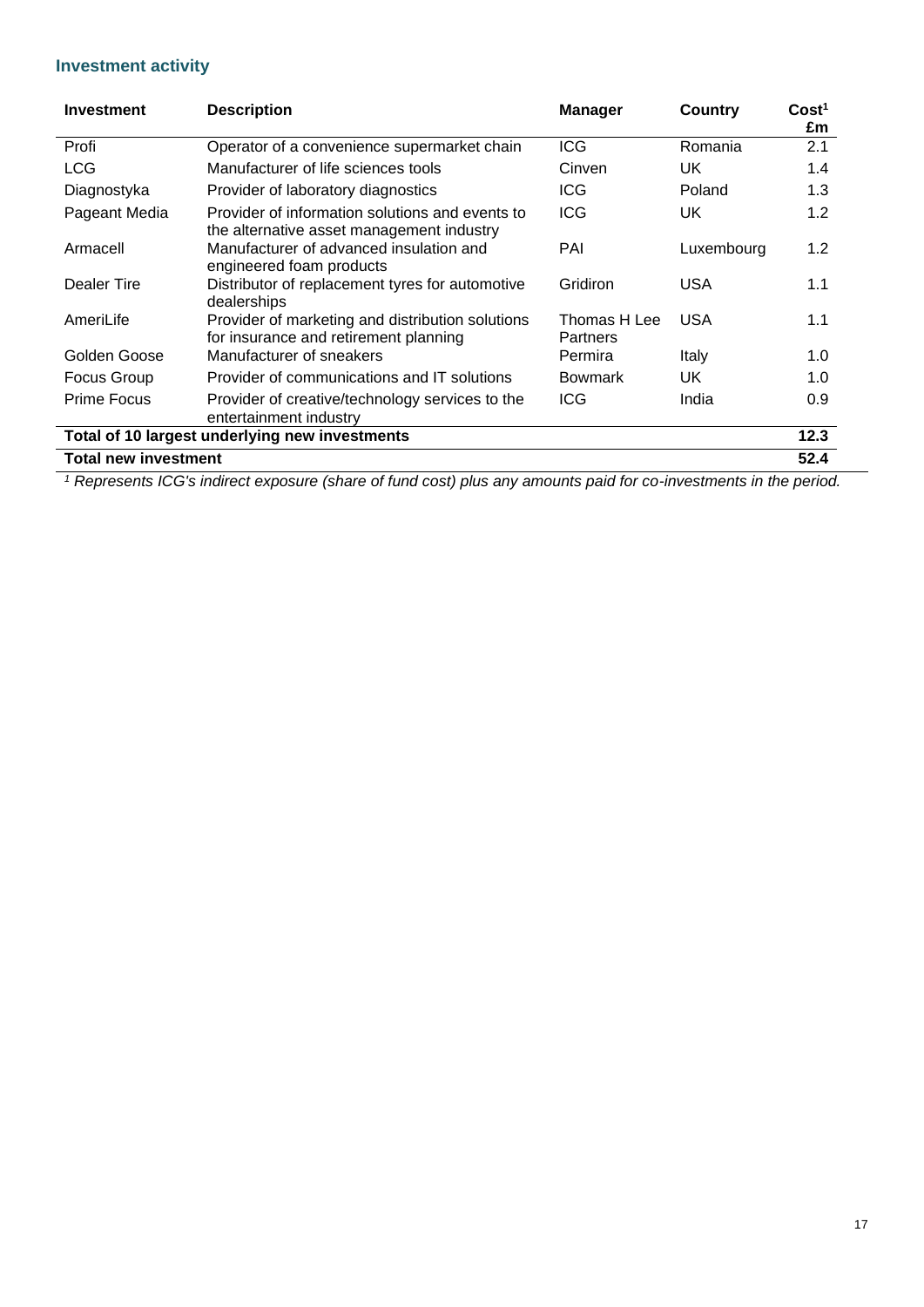The principal risks and uncertainties facing the Company are substantially the same as those disclosed in the Strategic Report and in the notes to the Financial Statements in the Company's latest Annual Report for the year ended 31 January 2020 which was approved by the Board on 27 April 2020.

The principal risks and uncertainties can be divided into the following areas:

- Investment performance;
- Valuation;
- Political and macroeconomic uncertainty;
- Private equity sector;
- Regulatory, legislative and taxation compliance;
- People;
- The Manager and other third party advisers:
- Information security;
- Foreign exchange; and
- Financing.

In addition to these, emerging risks are regularly considered to assess any potential impact on the Company and to determine whether any actions are required. Emerging risks include those related to regulatory/ legislative change and macro-economic and political change, which in the current year have included the impact of ESG on the Company and the UK's trade negotiations with the EU.

As disclosed in the Annual Report, following the year ended 31 January 2020, there have been significant developments in relation to the COVID-19 outbreak. These developments have been unprecedented and have had a material impact on a number of our principal risks, in particular on investment performance risk and valuation risk. Throughout the period, the Manager and the Board have worked closely to understand and mitigate the immediate and potential future impact of the COVID-19 pandemic, and its economic fallout, on the Company. This work continues, and the Manager is in regular contact with the underlying managers, who have a strong operational focus, to understand the ongoing impact on their portfolios and mitigating actions that they may take.

The ongoing and unprecedented nature of this crisis means it remains difficult to fully assess the impact of COVID-19 on the Company at this stage, and accordingly a number of risks remain heightened.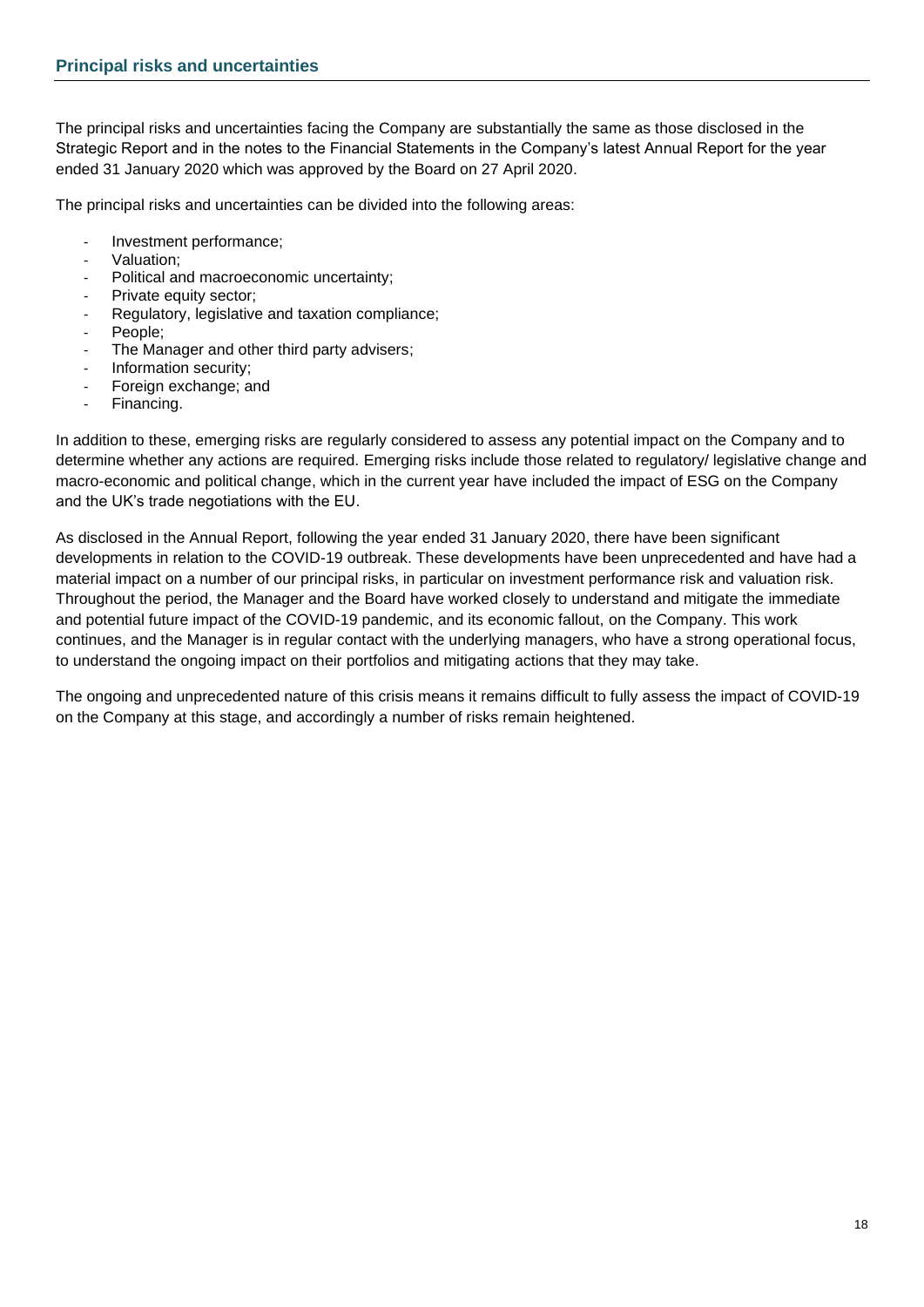|                                         |                            | Half year to 31 July 2020  | (unaudited)           |                            | Half year to 31 July 2019         | (unaudited)           |
|-----------------------------------------|----------------------------|----------------------------|-----------------------|----------------------------|-----------------------------------|-----------------------|
| <b>Notes</b>                            | Revenue<br>return<br>£'000 | Capital<br>return<br>£'000 | <b>Total</b><br>£'000 | Revenue<br>return<br>£'000 | <b>Capital</b><br>return<br>£'000 | <b>Total</b><br>£'000 |
| <b>Investment returns</b>               |                            |                            |                       |                            |                                   |                       |
| Income, gains and losses on investments | 2,127                      | (3,964)                    | (1,837)               | 5,257                      | 89,622                            | 94,879                |
| Deposit interest                        | 24                         |                            | 24                    | 202                        |                                   | 202                   |
| Other income                            | 46                         |                            | 46                    | 22                         |                                   | 22                    |
| Foreign exchange gains and losses       |                            | (89)                       | (89)                  |                            | 1,210                             | 1,210                 |
|                                         | 2,197                      | (4,053)                    | (1, 856)              | 5,481                      | 90,832                            | 96,313                |
| <b>Expenses</b>                         |                            |                            |                       |                            |                                   |                       |
| Investment management charges           | (1,247)                    | (3,741)                    | (4,988)               | (1, 154)                   | (3, 464)                          | (4,618)               |
| Other expenses                          | (1, 392)                   | (648)                      | (2,040)               | (833)                      | (773)                             | (1,606)               |
|                                         | (2,639)                    | (4, 389)                   | (7,028)               | (1,987)                    | (4,237)                           | (6, 224)              |
| (Loss)/profit before tax                | (442)                      | (8, 442)                   | (8,884)               | 3,494                      | 86,595                            | 90,089                |
| Taxation                                |                            |                            |                       | (605)                      | 605                               |                       |
| (Loss)/profit for the period            | (442)                      | (8, 442)                   | (8,884)               | 2,889                      | 87,200                            | 90,089                |
| <b>Attributable to:</b>                 |                            |                            |                       |                            |                                   |                       |
| <b>Equity shareholders</b>              | (442)                      | (8, 442)                   | (8,884)               | 2,889                      | 87,200                            | 90,089                |
| Basic and diluted earnings per share    |                            |                            | (12.91p)              |                            |                                   | 130.30p               |

The columns headed 'Total' represent the income statement for the relevant financial years and the columns headed 'Revenue return' and 'Capital return' are supplementary information, in line with the Statement of Recommended Practice for Financial Statements of Investment Trust Companies and Venture Capital Trusts issued by the Association of Investment Companies. There is no Other Comprehensive Income.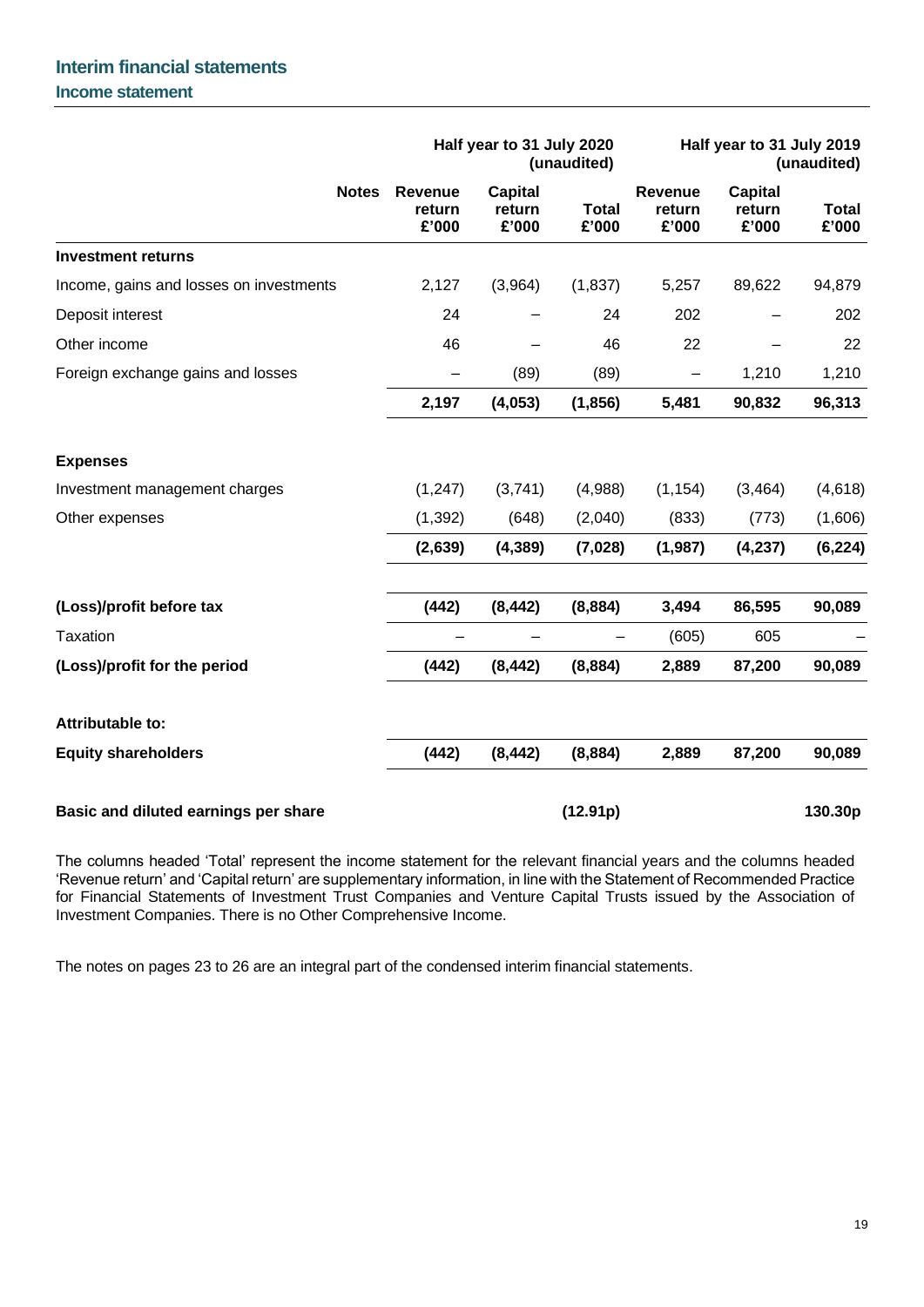### **Balance sheet**

|                                               | <b>Notes</b> | 31 July<br>2020<br>(unaudited)<br>£'000 | 31 January<br>2020<br>(audited)<br>£'000 |
|-----------------------------------------------|--------------|-----------------------------------------|------------------------------------------|
| <b>Non-current assets</b>                     |              |                                         |                                          |
| Investments held at fair value                | 7            | 737,468                                 | 778,416                                  |
| <b>Current assets</b>                         |              |                                         |                                          |
| Cash and cash equivalents                     |              | 38,831                                  | 14,470                                   |
| Receivables                                   |              | 993                                     | 1,142                                    |
|                                               |              | 39,824                                  | 15,612                                   |
| <b>Current liabilities</b>                    |              |                                         |                                          |
| Payables                                      |              | 2,351                                   | 483                                      |
| <b>Net current assets</b>                     |              | 37,473                                  | 15,129                                   |
| <b>Total assets less current liabilities</b>  |              | 774,941                                 | 793,545                                  |
| <b>Capital and reserves</b>                   |              |                                         |                                          |
| Share capital                                 |              | 7,292                                   | 7,292                                    |
| Capital redemption reserve                    |              | 2,112                                   | 2,112                                    |
| Share premium                                 |              | 12,936                                  | 12,936                                   |
| Capital reserve                               |              | 753,043                                 | 771,205                                  |
| Revenue reserve                               |              | (442)                                   |                                          |
| <b>Total equity</b>                           |              | 774,941                                 | 793,545                                  |
| Net asset value per share (basic and diluted) | 6            | 1,126.9p                                | 1,152.1p                                 |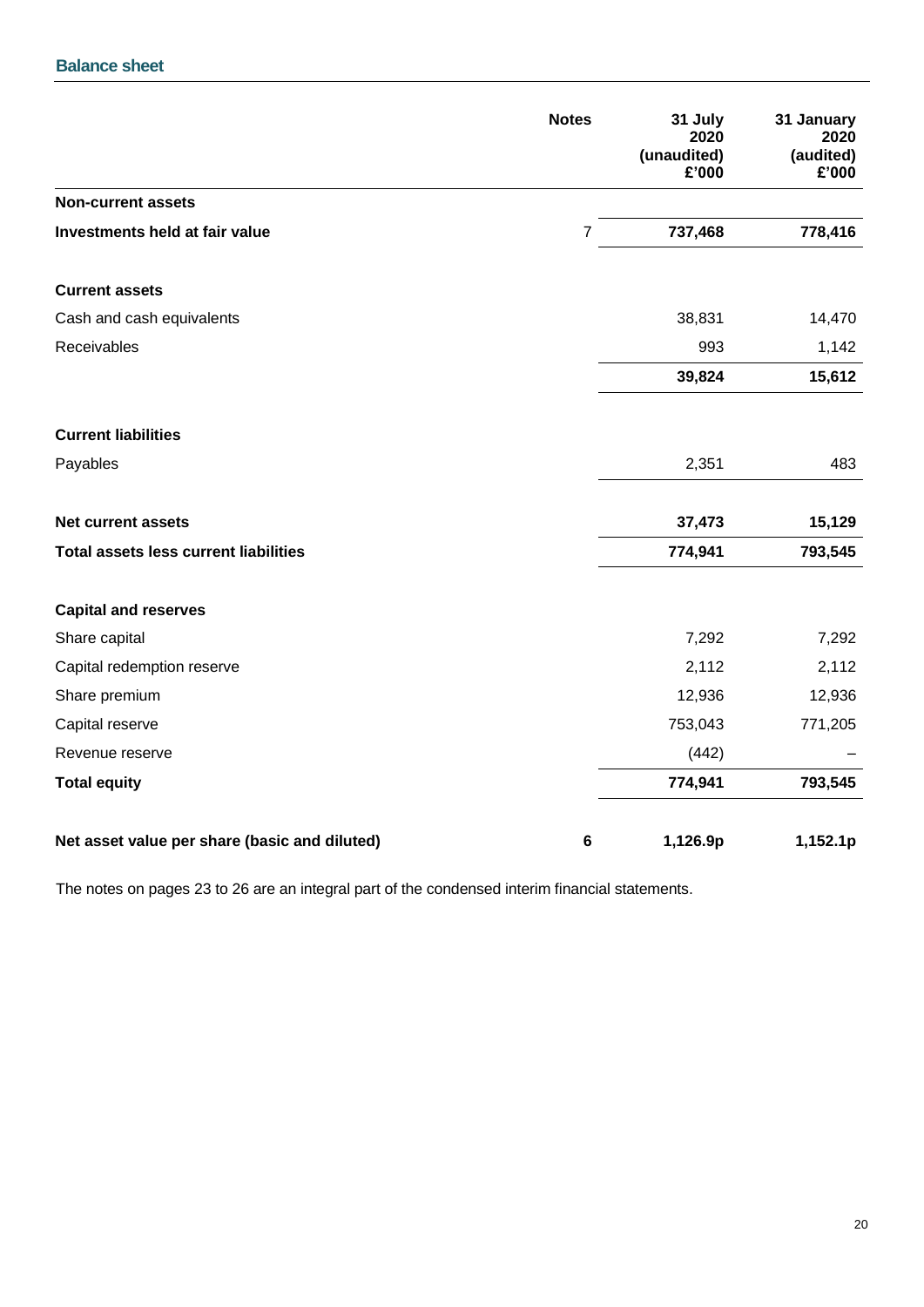|                                                                                                                                | Half year to<br>31 July 2020<br>(unaudited)<br>£'000 | Half year to<br>31 July 2019<br>(unaudited)<br>£'000 |
|--------------------------------------------------------------------------------------------------------------------------------|------------------------------------------------------|------------------------------------------------------|
| <b>Operating activities</b>                                                                                                    |                                                      |                                                      |
| Sale of portfolio investments                                                                                                  | 74,934                                               | 48,186                                               |
| Purchase of portfolio investments                                                                                              | (31,590)                                             | (40, 656)                                            |
| Net cash flows to subsidiary investments                                                                                       | (4,383)                                              | (11, 329)                                            |
| Interest income received from portfolio investments                                                                            | 867                                                  | 4,349                                                |
| Dividend income received from portfolio investments                                                                            | 1,281                                                | 756                                                  |
| Other income received                                                                                                          | 39                                                   | 224                                                  |
| Investment management charges paid                                                                                             | (5,082)                                              | (4, 384)                                             |
| Other expenses paid                                                                                                            | (861)                                                | (799)                                                |
| Net cash inflow/(outflow) from operating activities                                                                            | 35,205                                               | (3,653)                                              |
| <b>Financing activities</b><br>Proceeds from short-term borrowings<br>Repayments of short-term borrowings<br>Bank facility fee | 40,000<br>(40,000)<br>(613)                          | (1,871)                                              |
| Interest paid                                                                                                                  | (421)                                                |                                                      |
| Purchase of own shares into treasury                                                                                           | (775)                                                | (1,294)                                              |
| Equity dividends paid to shareholders                                                                                          | (8,945)                                              | (8, 298)                                             |
| Net cash outflow from financing activities                                                                                     | (10, 754)                                            | (11, 463)                                            |
| Net increase/(decrease) in cash and cash equivalents                                                                           | 24,451                                               | (15, 116)                                            |
|                                                                                                                                |                                                      |                                                      |
| Cash and cash equivalents at beginning of period                                                                               | 14,469                                               | 60,626                                               |
| Net increase/(decrease) in cash and cash equivalents                                                                           | 24,451                                               | (15, 116)                                            |
| Effect of changes in foreign exchange rates                                                                                    | (89)                                                 | 1,210                                                |
| Cash and cash equivalents at end of period                                                                                     | 38,831                                               | 46,720                                               |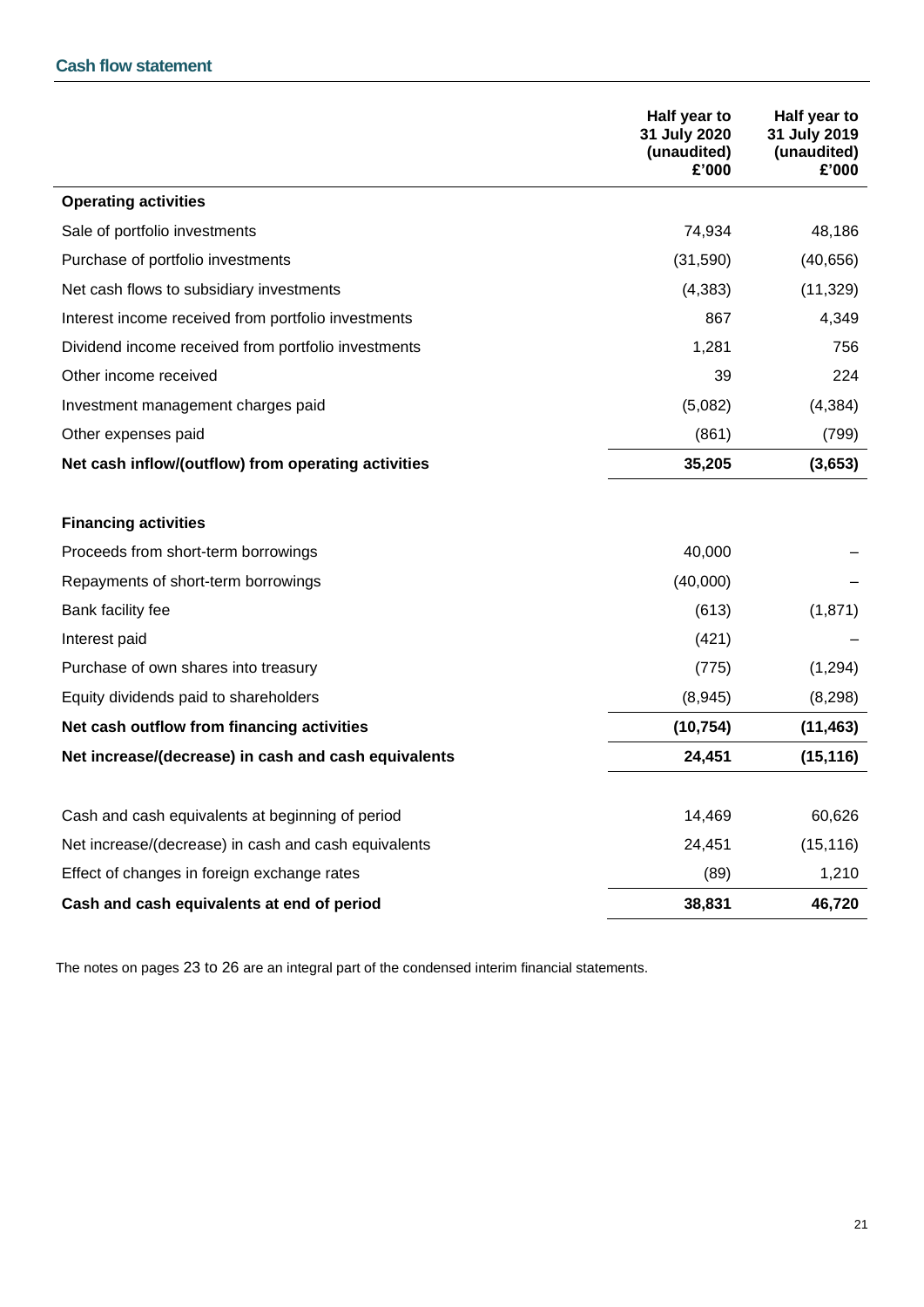# **Statement of changes in equity**

|                                                               | <b>Share</b><br>capital<br>£000 | <b>Capital</b><br>redemption<br>reserve<br>£000 | <b>Share</b><br>premium<br>£000 | Capital<br>reserve<br>£000 | Revenue<br>reserve<br>£000 | Total<br>shareholders'<br>equity<br>£000 |
|---------------------------------------------------------------|---------------------------------|-------------------------------------------------|---------------------------------|----------------------------|----------------------------|------------------------------------------|
| Half year to 31 July 2020<br>(unaudited)                      |                                 |                                                 |                                 |                            |                            |                                          |
| Opening balance<br>at 1 February<br>2020                      | 7,292                           | 2,112                                           | 12,936                          | 771,205                    |                            | 793,545                                  |
| Profit for the<br>period and total<br>comprehensive<br>income |                                 |                                                 |                                 | (8, 442)                   | (442)                      | (8,884)                                  |
| Dividends paid                                                |                                 |                                                 |                                 | (8,945)                    |                            | (8,945)                                  |
| Purchase of own<br>shares into<br>treasury                    |                                 |                                                 |                                 | (775)                      |                            | (775)                                    |
| Closing balance<br>at 31 July 2020                            | 7,292                           | 2,112                                           | 12,936                          | 753,043                    | (442)                      | 774,941                                  |

|                                                               | <b>Share</b><br>capital<br>£000 | Capital<br>redemption<br>reserve<br>£000 | <b>Share</b><br>premium<br>£000 | Capital<br>reserve<br>£000 | Revenue<br>reserve<br>£000 | <b>Total</b><br>shareholders'<br>equity<br>£000 |
|---------------------------------------------------------------|---------------------------------|------------------------------------------|---------------------------------|----------------------------|----------------------------|-------------------------------------------------|
| Half year to 31 July 2019                                     |                                 |                                          |                                 |                            |                            |                                                 |
| (unaudited)<br>Opening balance<br>at 1 February<br>2019       | 7,292                           | 2,112                                    | 12,936                          | 708,520                    |                            | 730,860                                         |
| Profit for the<br>period and total<br>comprehensive<br>income |                                 |                                          |                                 | 87,200                     | 2,889                      | 90,089                                          |
| Dividends paid                                                |                                 |                                          |                                 | (5,409)                    | (2,889)                    | (8, 298)                                        |
| Purchase of own<br>shares into<br>treasury                    |                                 |                                          |                                 | (1, 294)                   |                            | (1, 294)                                        |
| Closing balance<br>at 31 July 2019                            | 7,292                           | 2,112                                    | 12,936                          | 789,017                    |                            | 811,357                                         |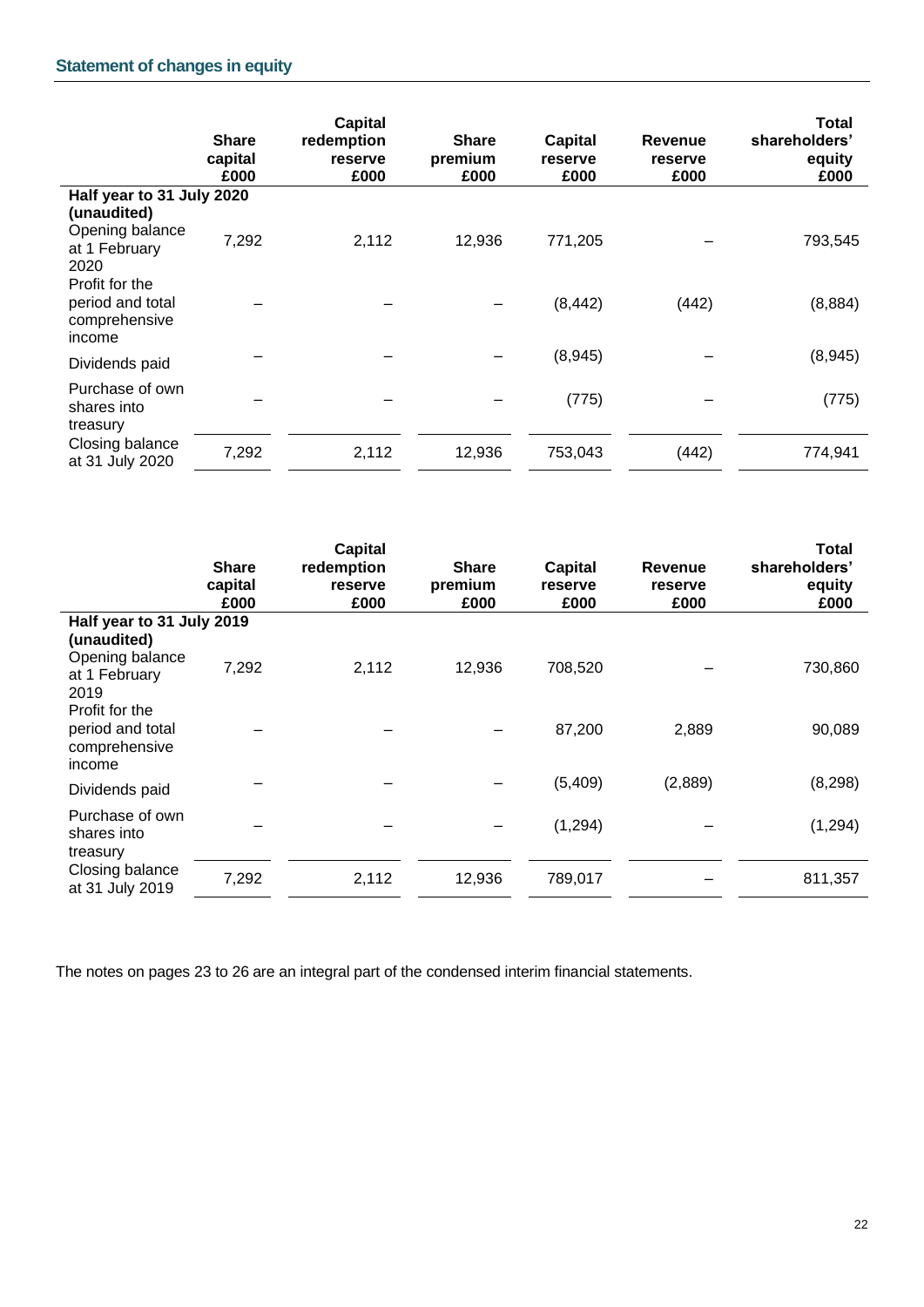### **1) General information**

ICG Enterprise Trust plc ("the Company") is registered in England and Wales and domiciled in England. The registered office is Procession House, 55 Ludgate Hill, London, EC4M 7JW. The Company's objective is to provide shareholders with long term capital growth through investment in unquoted companies, mostly through private equity funds but also directly.

### **2) Unaudited interim report**

This interim financial report does not comprise statutory accounts within the meaning of section 434 of the Companies Act 2006. The financial information for the year ended 31 January 2020 has been extracted from the statutory accounts for that year which were approved by the Board of Directors on 27 April 2020 and delivered to the Registrar of Companies. The report of the auditors on those accounts was unqualified, did not contain an emphasis of matter paragraph and did not contain any statements under section 498(2) or (3) of the Companies Act 2006.

### **3) Basis of preparation**

The interim financial report for the six months ended 31 July 2020, comprising the condensed interim financial statements, has been prepared in accordance with the Disclosure Guidance and Transparency Rules of the Financial Conduct Authority and in accordance with IAS 34, 'Interim financial reporting' as adopted by the European Union.

This interim financial report does not include all the information and disclosures required in the annual financial statements, and should be read in conjunction with the annual financial statements for the year ended 31 January 2020, which has been prepared in accordance with International Financial Reporting Standards ("IFRSs") as adopted by the European Union.

The accounting policies applied are consistent with those of the annual financial statements for the year to 31 January 2020, as described in those annual financial statements. In order to reflect the activities of an investment trust company, supplementary information which analyses the income statement between items of a revenue and capital nature has been presented alongside the income statement. In analysing total income between capital and revenue returns, the directors have followed the guidance contained in the Statement of Recommended Practice ('SORP') for investment trusts issued by the Association of Investment Companies in October 2019.

### **4) Dividends**

|                                                                                                    | Half year to<br>31 July<br>2020<br>£'000 | Half year to<br>31 July<br>2019<br>£'000 |
|----------------------------------------------------------------------------------------------------|------------------------------------------|------------------------------------------|
| Third quarterly dividend in respect of year ended 31 January 2020 of 5.0p per share<br>(2019:5.0p) | 3.444                                    | 3,459                                    |
| Final dividend in respect of year ended 31 January 2020 of 8.0p per share (2019: 7.0p)             | 5.501                                    | 4,839                                    |
| Total                                                                                              | 8.945                                    | 8,298                                    |

The Company paid an interim dividend of 5p per share (totalling £3.4m) in September 2020 in respect of the quarter to 30 April 2020. The Board has approved a further interim dividend for the quarter to 31 July 2020 of 5p per share (totalling £3.4m) which will be paid on 4 December 2020 to shareholders on the register on 13 November 2020.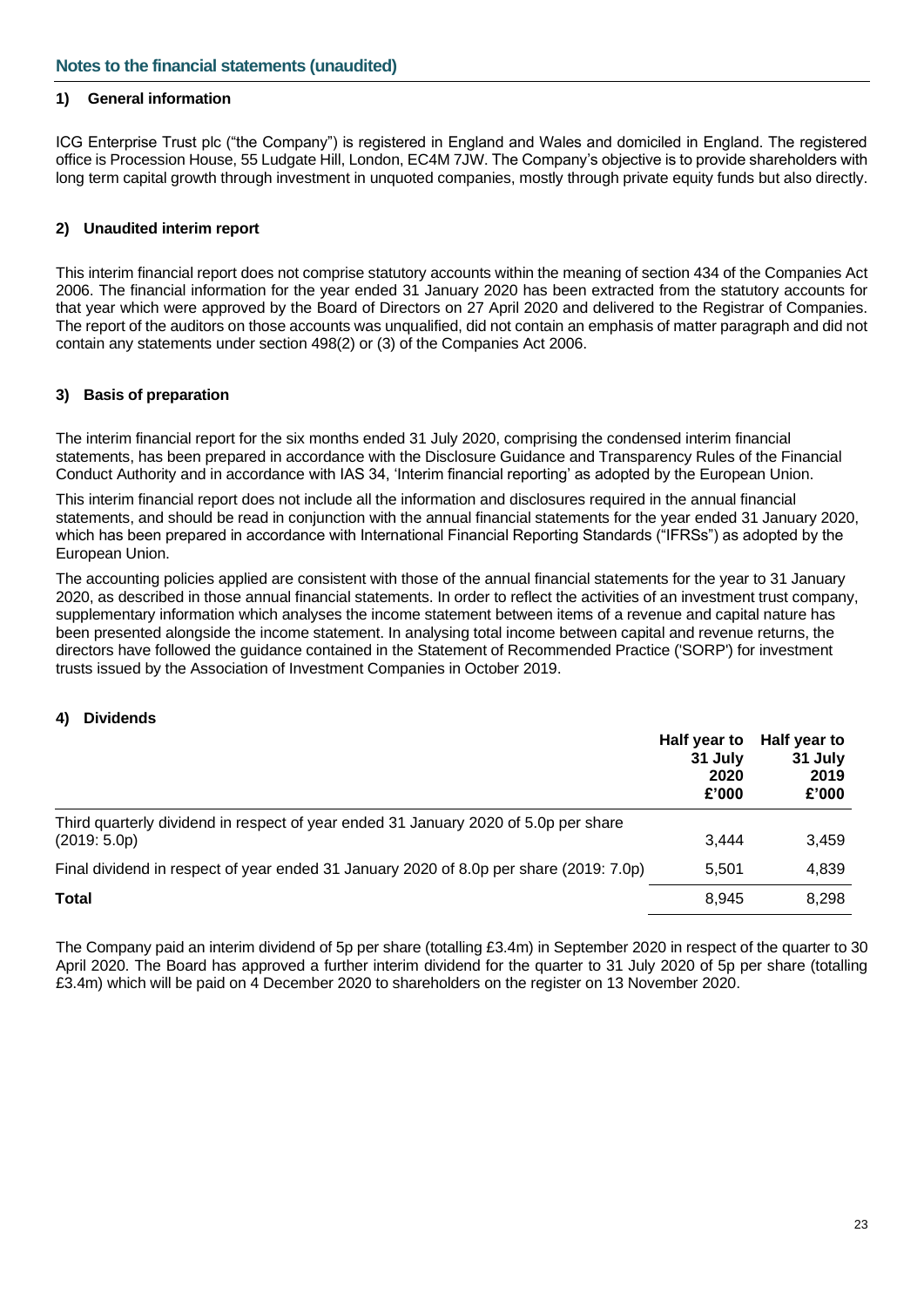### **Notes to the financial statements (unaudited)**

### **5) Earnings per share**

|                                                 | Half year to    | Half year to    |
|-------------------------------------------------|-----------------|-----------------|
|                                                 | 31 July<br>2020 | 31 July<br>2019 |
| Revenue return per ordinary share               | (0.64p)         | 4.18p           |
| Capital return per ordinary share               | (12.27p)        | 126.12p         |
| Earnings per ordinary share (basic and diluted) | (12.91p)        | 130.30p         |
| Weighted average number of shares               | 68,796,506      | 69,140,038      |

The earnings per share figures are based on the weighted average numbers of shares set out above.

### **6) Net asset value per share**

The net asset value per share is calculated as the net assets attributable to shareholders of £774.9m (31 January 2020: £793.5m) and 68,767,055 (31 January 2020: 68,877,055) ordinary shares in issue at the period end. There were no potentially dilutive ordinary shares, such as options or warrants, at either period end. Calculated on both the basic and diluted basis the net asset value per share was 1,126.9p (31 January 2020: 1,152.1p).

### **7) Fair Values estimation**

IFRS 13 requires disclosure of fair value measurements of financial instruments categorised according to the following fair value measurement hierarchy:

- Quoted prices (unadjusted) in active markets for identical assets or liabilities (level 1).
- Inputs other than quoted prices included within level 1 that are observable for the asset or liability, either directly (that is, as prices) or indirectly (that is, derived from prices) (level 2).
- Inputs for the asset or liability that are not based on observable market data (that is, unobservable inputs) (level 3).

The valuation techniques applied to level 1 and level 3 assets are described in note 1 of the annual financial statements. No investments were categorised as level 2.

The following tables present the assets that are measured at fair value at 31 July 2020 and 31 January 2020. The Company had no financial liabilities measured at fair value at those dates.

|                                      | Level 1 | Level 2 | Level 3 | Total   |
|--------------------------------------|---------|---------|---------|---------|
| 31 July 2020                         | £'000   | £'000   | £'000   | £'000   |
| Investments held at fair value       |         |         |         |         |
| Unquoted investments - indirect      |         |         | 391,850 | 391,850 |
| Unquoted investments – direct        |         | -       | 125,469 | 125,469 |
| Quoted investments - direct          | 1,189   |         |         | 1,189   |
| Subsidiary undertakings              |         | —       | 218,960 | 218,960 |
| Total investments held at fair value | 1,189   |         | 736,279 | 737,468 |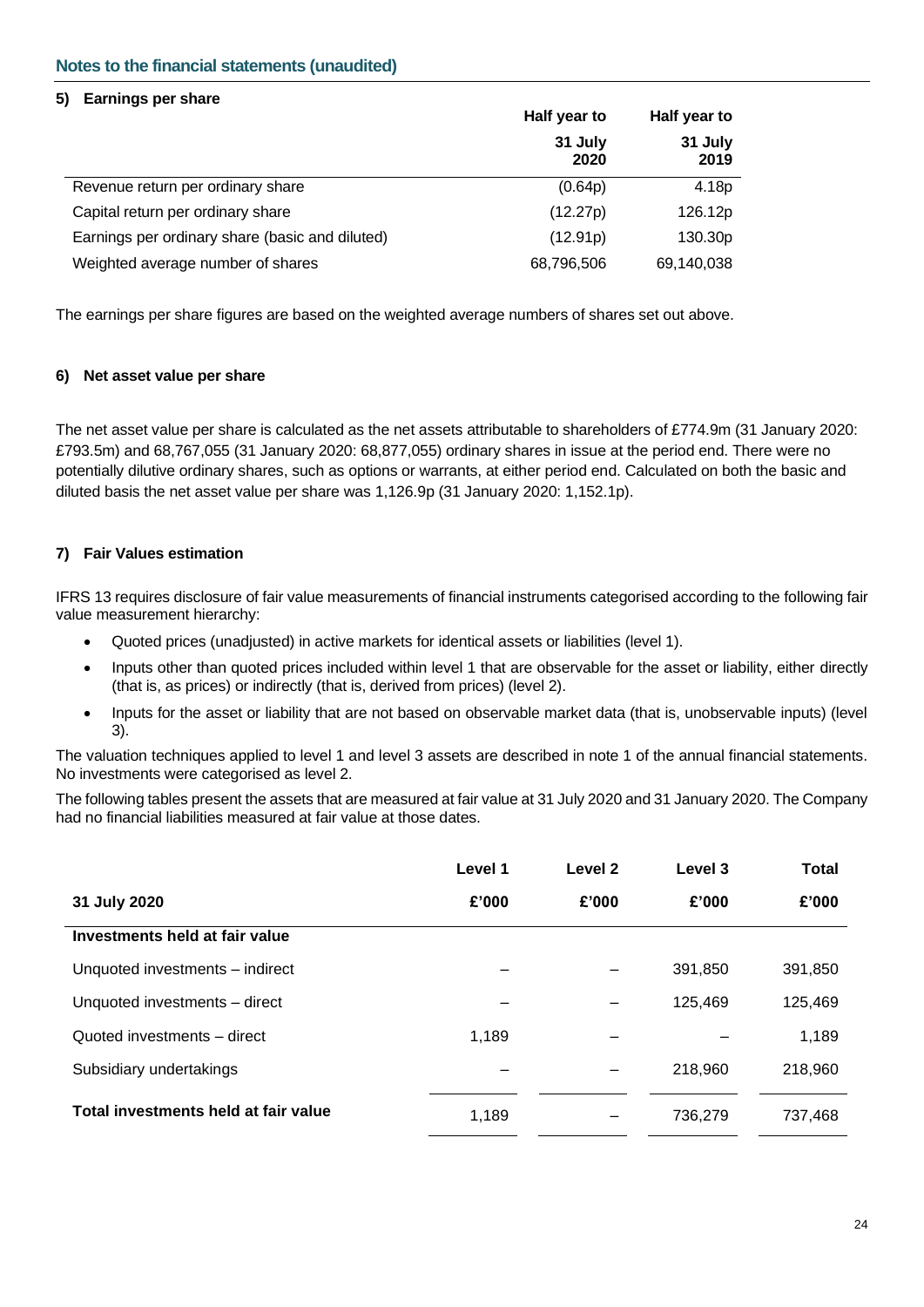### **7) Fair Values estimation (continued)**

|                                      | Level 1 | Level <sub>2</sub> | Level 3 | <b>Total</b> |
|--------------------------------------|---------|--------------------|---------|--------------|
| 31 January 2020                      | £'000   | £'000              | £'000   | £'000        |
| Investments held at fair value       |         |                    |         |              |
| Unquoted investments - indirect      |         |                    | 454,586 | 454,586      |
| Unquoted investments - direct        |         |                    | 116,557 | 116,557      |
| Quoted investments - direct          | 1,231   |                    |         | 1,231        |
| Subsidiary undertakings              |         |                    | 206,042 | 206,042      |
| Total investments held at fair value | 1,231   |                    | 777,185 | 778,416      |
|                                      |         |                    |         |              |

All unquoted and quoted investments are valued at fair value in accordance with IFRS 9.

Investments in level 3 securities are in respect of private equity fund investments and co-investments. These are held at fair value, and are calculated using valuations provided by the underlying manager of the investment and reviewed by ICG, with adjustments made to the statements to take account of cashflow events occurring after the date of the manager's valuation, such as realisations or liquidity adjustments. The valuations of unquoted investments provided by underlying managers are calculated in accordance with the 2018 IPEV Guidelines, which primarily use an earnings multiple methodology. A 30% increase/(decrease) in the value of these assets would result in a rise and fall in NAV of £216.1m and £213.5m respectively or 27.9% and 27.5% (31 January 2020: rise and fall in NAV of £223.4m and £228.1m respectively or 28.2% and 28.7%).

The following tables present the changes in level 3 instruments for the periods to 31 July 2020 and 31 January 2020.

|                                                                                         | <b>Unquoted</b><br>investments<br>(indirect) at<br>fair value<br>through profit<br>or loss | <b>Unquoted</b><br>investments<br>(direct) at fair<br>value through<br>profit or loss | <b>Subsidiary</b><br>undertakings | <b>Total</b> |
|-----------------------------------------------------------------------------------------|--------------------------------------------------------------------------------------------|---------------------------------------------------------------------------------------|-----------------------------------|--------------|
| Six months to 31 July 2020                                                              | £'000                                                                                      | £'000                                                                                 | £'000                             | £'000        |
| Opening balance at 1 February 2020                                                      | 454,586                                                                                    | 116,557                                                                               | 206,042                           | 777,185      |
| Additions                                                                               | 33,246                                                                                     | 321                                                                                   | 4,383                             | 37,950       |
| <b>Disposals</b>                                                                        | (72, 227)                                                                                  | (2,707)                                                                               |                                   | (74, 934)    |
| Gains and losses recognised in profit<br>or loss                                        | (23, 755)                                                                                  | 11,298                                                                                | 8,535                             | (3,922)      |
| Closing balance at 31 July 2020                                                         | 391,850                                                                                    | 125,469                                                                               | 218,960                           | 736,279      |
| Total gains included in income<br>statement for assets held at the<br>end of the period | 5,919                                                                                      | 13,656                                                                                | 8,535                             | 28,110       |
|                                                                                         |                                                                                            |                                                                                       |                                   |              |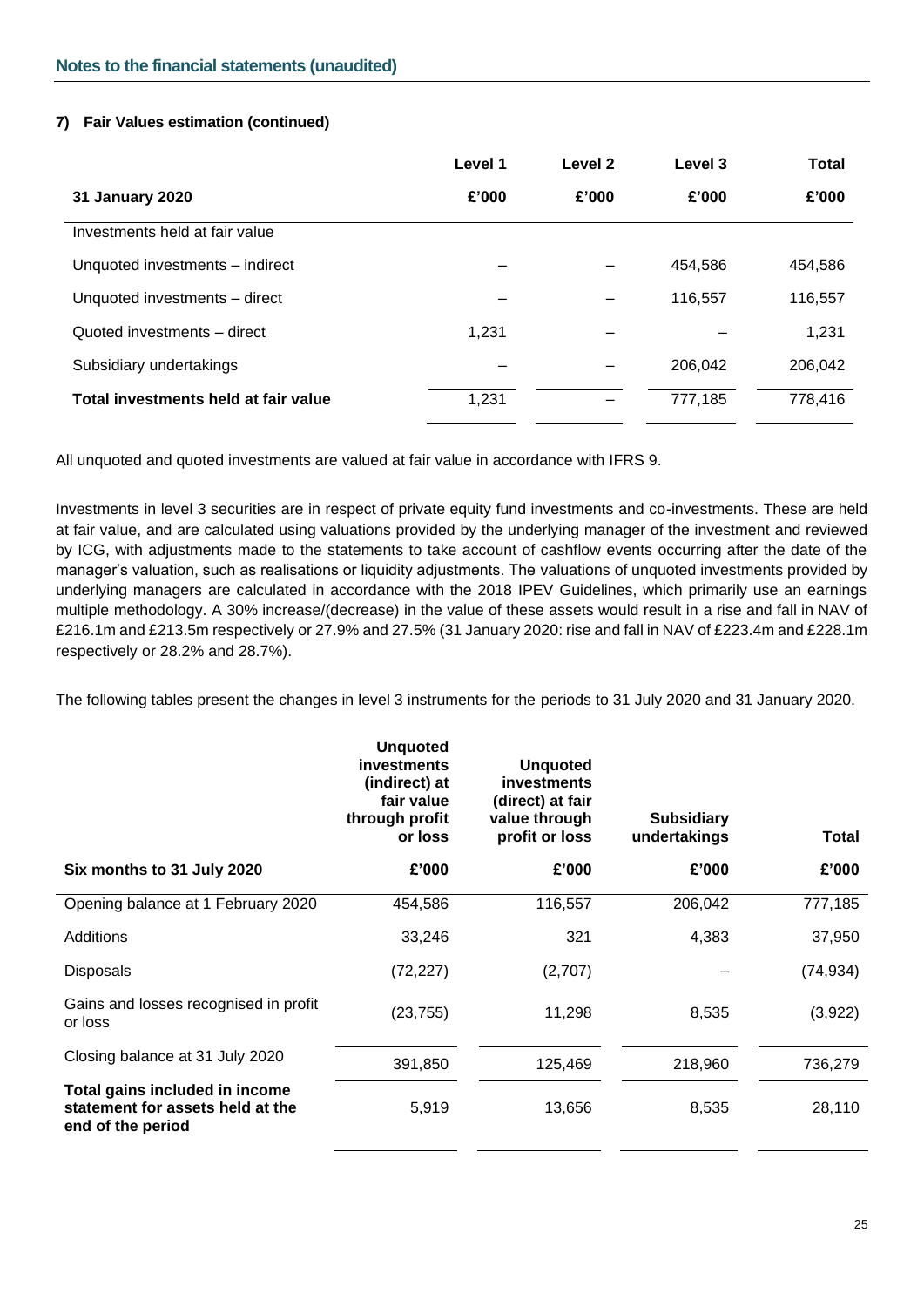## **7) Fair Values estimation (continued)**

|                                                                                         | <b>Unquoted</b><br>investments<br>(indirect) at<br>fair value<br>through profit<br>or loss | <b>Unquoted</b><br>investments<br>(direct) at fair<br>value through<br>profit or loss | <b>Subsidiary</b><br>undertakings | <b>Total</b> |
|-----------------------------------------------------------------------------------------|--------------------------------------------------------------------------------------------|---------------------------------------------------------------------------------------|-----------------------------------|--------------|
| Year ended 31 January 2020                                                              | £'000                                                                                      | £'000                                                                                 | £'000                             | £'000        |
| Opening balance at 1 February 2019                                                      | 410,970                                                                                    | 108,836                                                                               | 148,611                           | 668,417      |
| Additions                                                                               | 79,227                                                                                     | 15,930                                                                                | 34,446                            | 129,603      |
| <b>Disposals</b>                                                                        | (77, 597)                                                                                  | (28, 596)                                                                             |                                   | (106, 193)   |
| Gains and losses recognised in profit<br>or loss                                        | 41,986                                                                                     | 20,387                                                                                | 22,985                            | 85,358       |
| Closing balance at 31 January 2020                                                      | 454,586                                                                                    | 116,557                                                                               | 206,042                           | 777,185      |
| Total gains included in income<br>statement for assets held at the<br>end of the period | 37,117                                                                                     | 10,570                                                                                | 22,985                            | 70,672       |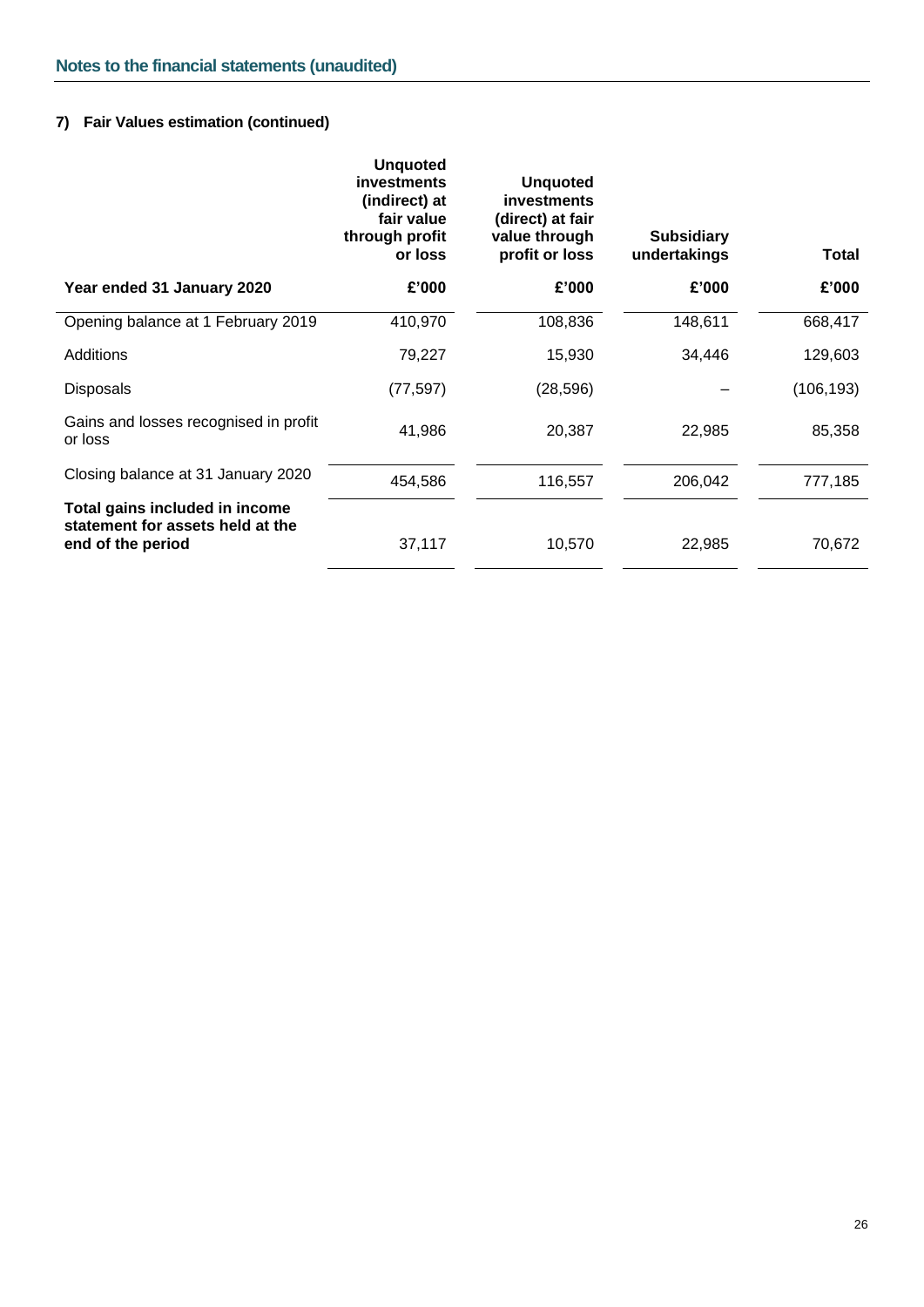### **Statement of Directors' Responsibilities**

The directors confirm that the interim financial statements have been prepared in accordance with IAS 34 'Interim Financial Reporting' as adopted by the European Union and that the business review includes a fair review of the information required by DTR 4.2.7 and DTR 4.2.8, namely:

- an indication of important events that have occurred during the first six months of the financial year and their impact on the interim financial statements, and a description of the principal risks and uncertainties for the remaining six months of the financial year; and
- that there were no changes in the transactions or arrangements with related parties as described in the last annual report that would have a material impact on the interim financial statements

The Directors of ICG Enterprise Trust plc are listed in the ICG Enterprise Trust plc Annual Report & Accounts for the year ended 31 January 2020, with the exception of Jeremy Tigue who stepped down from the Board at the AGM on 17 June 2020. A list of current directors is maintained on the ICG Enterprise Trust plc website: [http://www.icg-enterprise.co.uk/about-us/the-board.](http://www.icg-enterprise.co.uk/about-us/the-board)

#### **Going Concern**

In assessing the appropriateness of continuing to adopt the going concern basis of accounting, the Board has assessed the financial position and prospects of the Company over the next 12 months. As part of this review, the Board assessed the ongoing and potential impact of principal risks and the COVID-19 pandemic on the Company's business activities.

As part of the Board's assessment of going concern a range of stressed scenarios and sensitivity analyses were examined to identify conditions that might result in the facility's covenants being breached. This included the consideration of possible remedial action that the Company could undertake to avoid such breaches. The diversification and defensive characteristics of the Portfolio were also considered.

The output from the scenario analysis is sensitive to the reduction in Portfolio value which is dependent on external factors. The Company continues not to be in breach of any of its facility covenants, has sufficient headroom and is well placed to manage the Portfolio cash flows and its level of undrawn commitments, even in an extreme downside scenario. Based on this assessment, the Board expects that the Company will be able to continue in operation and meet its liabilities as they fall due for a period of at least 12 months. Therefore, it is appropriate to continue to adopt the going concern basis of preparation of the Company's interim financial statements

On behalf of the Board

Jane Tufnell, Chair

6 October 2020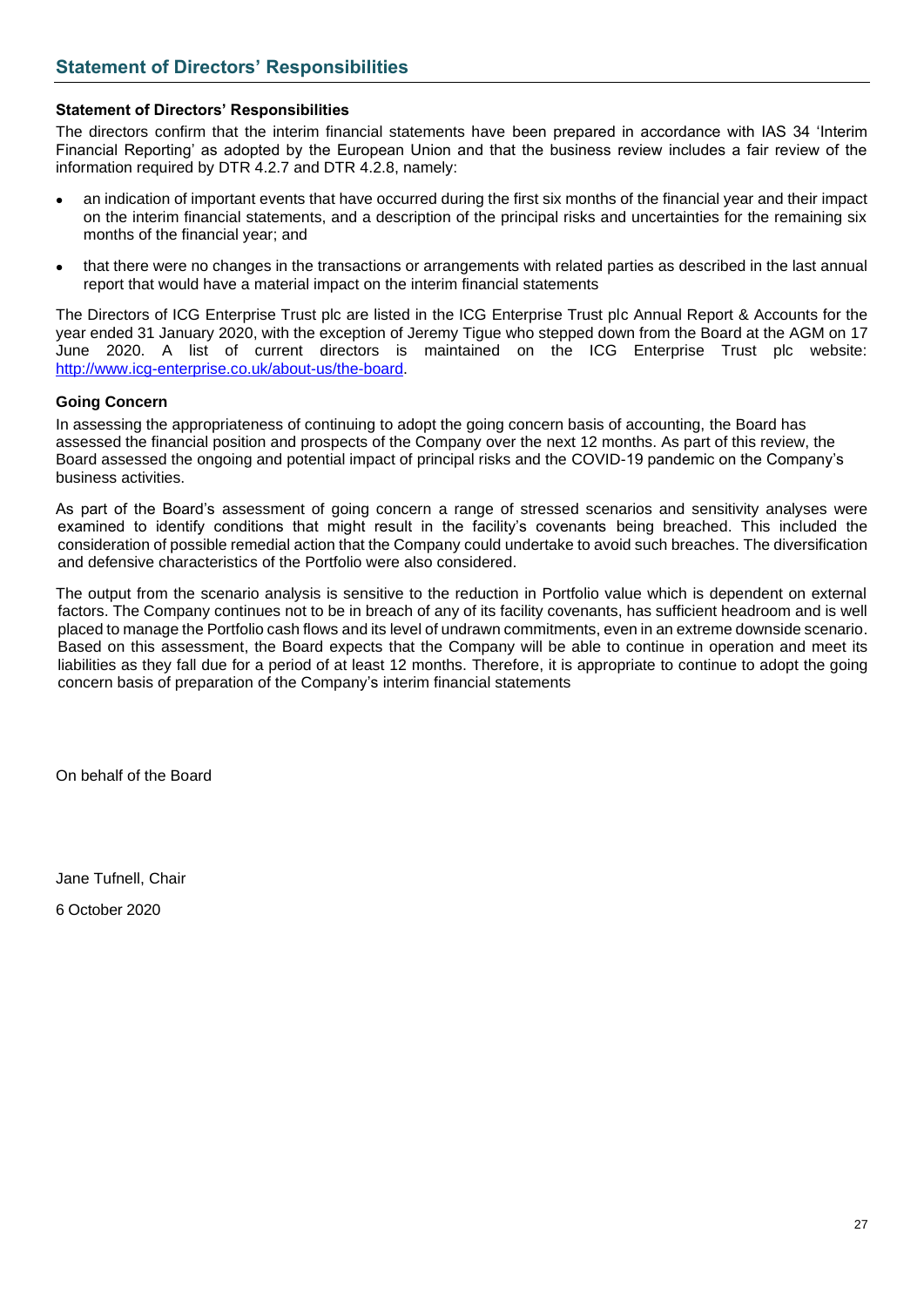### **Introduction**

We have been engaged by ICG Enterprise Trust plc (the 'Company') to review the condensed set of financial statements in the interim financial report for the six months ended 31 July 2020 which comprises the Balance Sheet, Income Statement, Cash Flow Statement, Statement of Changes in Equity and the related Notes 1 to 7. We have read the other information contained in the interim financial report and considered whether it contains any apparent misstatements or material inconsistencies with the information in the condensed set of financial statements.

This report is made solely to the company in accordance with guidance contained in International Standard on Review Engagements 2410 (UK and Ireland) "Review of Interim Financial Information Performed by the Independent Auditor of the Entity" issued by the Auditing Practices Board. To the fullest extent permitted by law, we do not accept or assume responsibility to anyone other than the company, for our work, for this report, or for the conclusions we have formed.

### **Directors' Responsibilities**

The interim financial report is the responsibility of, and has been approved by, the directors. The directors are responsible for preparing the interim financial report in accordance with the Disclosure Guidance and Transparency Rules of the United Kingdom's Financial Conduct Authority.

As disclosed in Note 3, the annual financial statements of the Company are prepared in accordance with IFRSs as adopted by the European Union. The condensed set of financial statements included in this interim financial report has been prepared in accordance with International Accounting Standard 34, "Interim Financial Reporting", as adopted by the European Union.

### **Our Responsibility**

Our responsibility is to express to the Company a conclusion on the condensed set of financial statements in the interim financial report based on our review.

### **Scope of Review**

We conducted our review in accordance with International Standard on Review Engagements (UK and Ireland) 2410, "Review of Interim Financial Information Performed by the Independent Auditor of the Entity" issued by the Auditing Practices Board for use in the United Kingdom. A review of interim financial information consists of making enquiries, primarily of persons responsible for financial and accounting matters, and applying analytical and other review procedures. A review is substantially less in scope than an audit conducted in accordance with International Standards on Auditing (UK) and consequently does not enable us to obtain assurance that we would become aware of all significant matters that might be identified in an audit. Accordingly, we do not express an audit opinion.

### **Conclusion**

Based on our review, nothing has come to our attention that causes us to believe that the condensed set of financial statements in the interim financial report for the six months ended 31 July 2020 is not prepared, in all material respects, in accordance with International Accounting Standard 34 as adopted by the European Union and the Disclosure Guidance and Transparency Rules of the United Kingdom's Financial Conduct Authority.

Ernst & Young LLP London 6 October 2020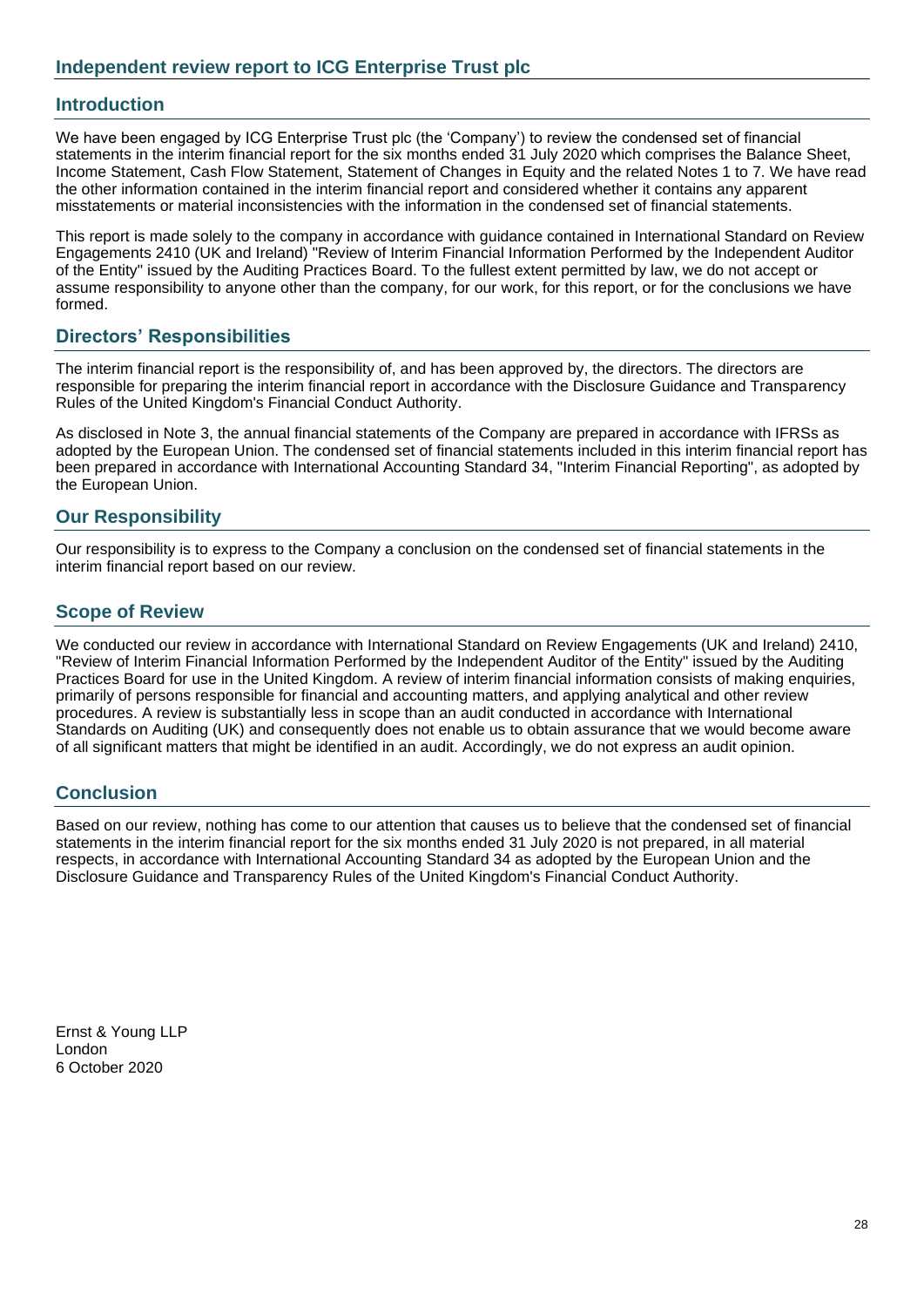# **Glossary**

| <b>Term</b>                                                           | <b>Short</b><br>form | <b>Definition</b>                                                                                                                                                                                                                                                                                                                                                                                                                           |
|-----------------------------------------------------------------------|----------------------|---------------------------------------------------------------------------------------------------------------------------------------------------------------------------------------------------------------------------------------------------------------------------------------------------------------------------------------------------------------------------------------------------------------------------------------------|
| Alternative<br>Performance<br><b>Measures</b>                         | <b>APMs</b>          | APMs are a term defined by the European Securities and Markets Authority as "financial<br>measures of historical or future performance, financial position, or cash flows, other than<br>a financial measure defined or specified in the applicable financial reporting framework".                                                                                                                                                         |
|                                                                       |                      | APMs are used in this report if considered by the Board and the Manager to be the most<br>relevant basis for shareholders in assessing the overall performance of the Company and<br>for comparing the performance of the Company to its peers, taking into account industry<br>practice. Definitions and reconciliations to IFRS measures are provided in the main body<br>of the report or denoted * in this Glossary, where appropriate. |
| <b>Buyout funds</b>                                                   |                      | Funds that acquire controlling interests in companies with a view towards later selling those<br>companies or taking them public.                                                                                                                                                                                                                                                                                                           |
| Capital deployed*                                                     |                      | See Total new investment                                                                                                                                                                                                                                                                                                                                                                                                                    |
| Compound<br>Annual Growth<br>Rate                                     | <b>CAGR</b>          | Represents the annual growth rate of an investment over a specified period of time longer<br>than one year.                                                                                                                                                                                                                                                                                                                                 |
| <b>Carried interest</b>                                               |                      | Equivalent to a performance fee, this represents a share of the profits that will accrue to<br>the underlying private equity managers, after achievement of an agreed preferred return.                                                                                                                                                                                                                                                     |
| Co-investment                                                         |                      | Investments in a single underlying company alongside a private equity fund.                                                                                                                                                                                                                                                                                                                                                                 |
| Co-investment<br>incentive scheme<br>accrual                          |                      | The estimated value of interests in the co-investment incentive scheme operated by the<br>Company. At both 31 July 2020 and 31 January 2020, the accrual was estimated as the<br>theoretical value of the interests if the Portfolio had been sold at its carrying value at those<br>dates.                                                                                                                                                 |
| Commitment                                                            |                      | The amount of capital that each limited partner agrees to contribute to the fund which can<br>be drawn at the discretion of the general partner.                                                                                                                                                                                                                                                                                            |
| Direct investment                                                     |                      | Investments in a single underlying company.                                                                                                                                                                                                                                                                                                                                                                                                 |
| Discount*                                                             |                      | Arises when shares trade at a discount to NAV. In this circumstance, the price that an<br>investor pays or receives for a share would be less than the value attributable to it by<br>reference to the underlying assets. The discount is the difference between the share price<br>and the NAV, expressed as a percentage of the NAV. For example, if the NAV was 100p<br>and the share price was 90p, the discount would be 10%.          |
| <b>Drawdowns</b>                                                      |                      | Amounts invested by the Company into funds when called by underlying managers in<br>respect of an existing commitment.                                                                                                                                                                                                                                                                                                                      |
| Earnings before<br>interest, tax,<br>depreciation and<br>amortisation | <b>EBITDA</b>        | Stands for earnings before interest, tax, depreciation and amortisation, which is a widely<br>used performance measure in the private equity industry.                                                                                                                                                                                                                                                                                      |
| Enterprise value                                                      | EV                   | The aggregate value of a company's entire issued share capital and net debt.                                                                                                                                                                                                                                                                                                                                                                |
| FTSE All-Share<br>Index Total return                                  |                      | The change in the level of the FTSE All-Share Index, assuming that dividends are re-<br>invested on the day that they are paid.                                                                                                                                                                                                                                                                                                             |
| Full realisations                                                     |                      | Exit events (e.g. trade sale, sale by public offering, or sale to a financial buyer) following<br>which the residual exposure to an underlying company is zero or immaterial.                                                                                                                                                                                                                                                               |
| Funds in<br>investment period                                         |                      | Funds which are able to make new platform investments under the terms of their fund<br>agreements, usually up to five years after the initial commitment.                                                                                                                                                                                                                                                                                   |
| <b>General Partner</b>                                                | GP                   | The entity managing a private equity fund that has been established as a limited<br>partnership. This is commonly referred to as the Manager.                                                                                                                                                                                                                                                                                               |
| Hedging                                                               |                      | An investment technique designed to offset a potential loss on one investment by<br>purchasing a second investment that is expected to perform in the opposite way.                                                                                                                                                                                                                                                                         |
| High conviction*                                                      |                      | Co-investments, ICG managed funds and secondary fund investments.                                                                                                                                                                                                                                                                                                                                                                           |
| Indirect<br>investments                                               |                      | Investments held in a private equity fund structure.                                                                                                                                                                                                                                                                                                                                                                                        |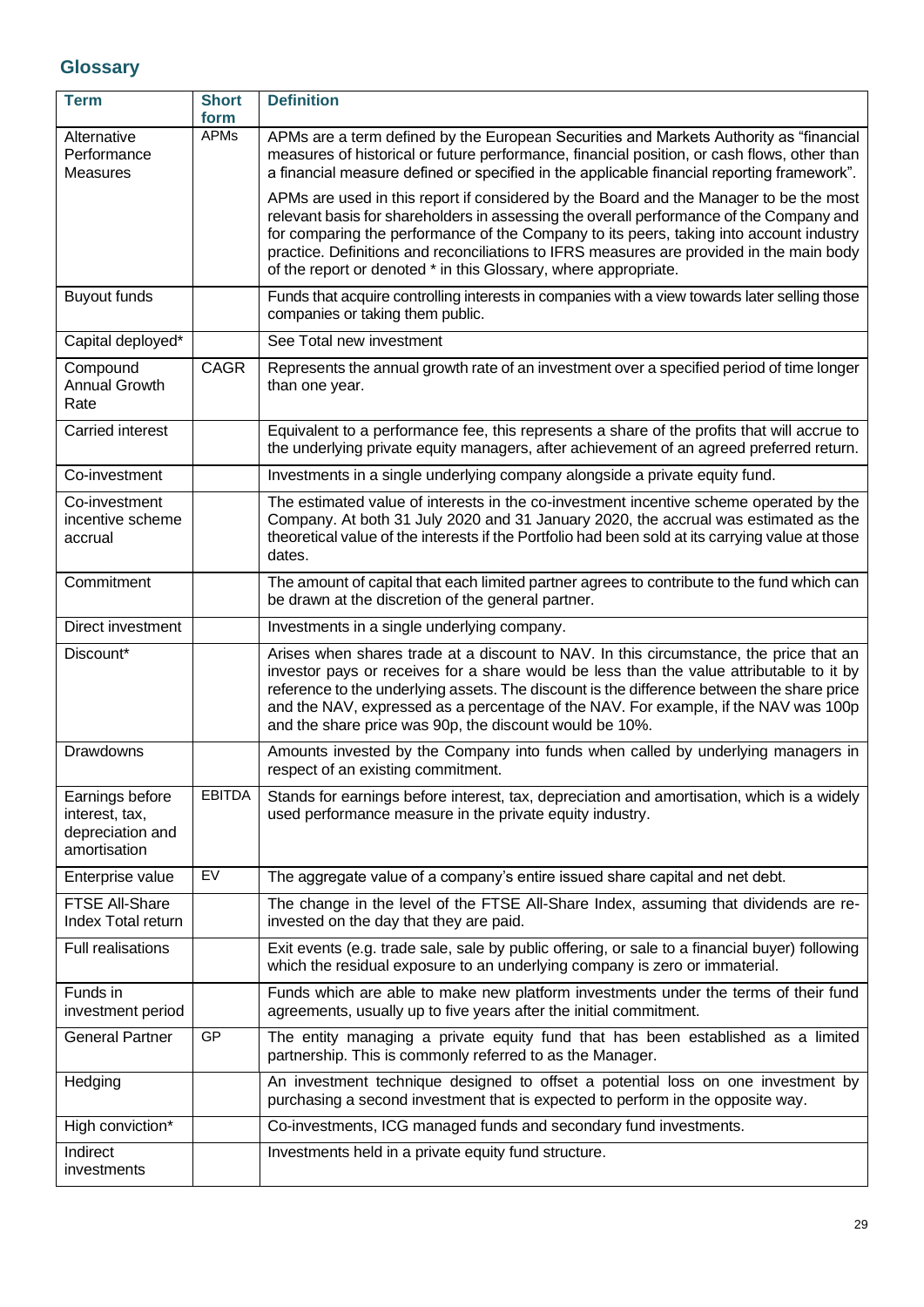| <b>Term</b>                                    | <b>Short</b><br>form       | <b>Definition</b>                                                                                                                                                                                                                                                                                                                                                                                                                                                          |
|------------------------------------------------|----------------------------|----------------------------------------------------------------------------------------------------------------------------------------------------------------------------------------------------------------------------------------------------------------------------------------------------------------------------------------------------------------------------------------------------------------------------------------------------------------------------|
| <b>Initial Public</b><br>Offering              | <b>IPO</b>                 | An offering by a company of its share capital to the public with a view to seeking an<br>admission of its shares to a recognised stock exchange.                                                                                                                                                                                                                                                                                                                           |
| Internal Rate of<br>Return                     | <b>IRR</b>                 | The annualised rate of return received by an investor in a fund. It is calculated from cash<br>drawn from and returned to the investor together with the residual value of the investment.                                                                                                                                                                                                                                                                                 |
| Last Twelve<br><b>Months</b>                   | <b>LTM</b>                 | The time frame of the immediately preceding 12 months in reference to a financial metric<br>used to evaluate the company's performance.                                                                                                                                                                                                                                                                                                                                    |
| <b>Limited Partner</b>                         | $\overline{LP}$            | An institution or individual who commits capital to a private equity fund established as a<br>limited partnership. These funds are generally protected from legal actions and any losses<br>beyond the original investment.                                                                                                                                                                                                                                                |
| Limited<br>Partnership                         |                            | One or more general partners, who have responsibility for managing the business of the<br>partnership and have unlimited liability, and one or more limited partners, who do not<br>participate in the operation of the partnership and whose liability is ordinarily capped at<br>their capital and loan contribution to the partnership. In typical fund structures, the general<br>partner receives a priority profit share ahead of distributions to limited partners. |
| Management<br>Buy-in                           | <b>MBI</b>                 | A change of ownership, where an incoming management team raises financial backing,<br>normally a mix of equity and debt, to acquire a business.                                                                                                                                                                                                                                                                                                                            |
| Management<br><b>Buyout</b>                    | <b>MBO</b>                 | A change of ownership, where the incumbent management team raises financial backing,<br>normally a mix of equity and debt, to acquire a business it manages.                                                                                                                                                                                                                                                                                                               |
| Net asset value<br>per share                   | <b>NAV</b><br>per<br>share | The value of the Company's assets attributable to one Ordinary share. It is calculated by<br>dividing 'shareholders' funds' by the total number of Ordinary shares in issue.<br>Shareholders' funds are calculated by deducting current and long-term liabilities, and any<br>provision for liabilities and charges, from the Company's total assets.                                                                                                                      |
| Net asset value<br>per share Total<br>Return   |                            | The change in the Company's net asset value per share, assuming that dividends are re-<br>invested at the end of the quarter in which the dividend was paid.                                                                                                                                                                                                                                                                                                               |
| Net cash flows to<br>subsidiary<br>investments |                            | In accordance with IFRS 10, the Company's subsidiaries are deemed to be investment<br>entities and are included in subsidiary investments within the condensed interim financial<br>statements. The net cash flows to these entities are displayed in the cash flow statement,<br>and include the purchases and sales of investments, interest and dividend income, and<br>movements in carried interest.                                                                  |
| Net debt                                       |                            | The total short term and long-term debt in a business, less cash and cash equivalents.                                                                                                                                                                                                                                                                                                                                                                                     |
| Net obligations                                |                            | The net amount due; comprised of receivables, assets due from subsidiaries and co-<br>investment incentive scheme accrual.                                                                                                                                                                                                                                                                                                                                                 |
|                                                |                            | £m<br>Receivables<br>1.0<br>Payables<br>(2.4)<br>Co-investment incentive scheme accrual<br>(27.5)<br><b>Net obligations</b><br>(28.9)                                                                                                                                                                                                                                                                                                                                      |
| Overcommitment*                                |                            | Where private equity fund investors make commitments exceeding the amount of cash<br>immediately available for investment. When determining the appropriate level of<br>overcommitment, careful consideration needs to be given to the rate at which<br>commitments might be drawn down, and the rate at which realisations will generate cash<br>from the existing portfolio to fund new investment.                                                                      |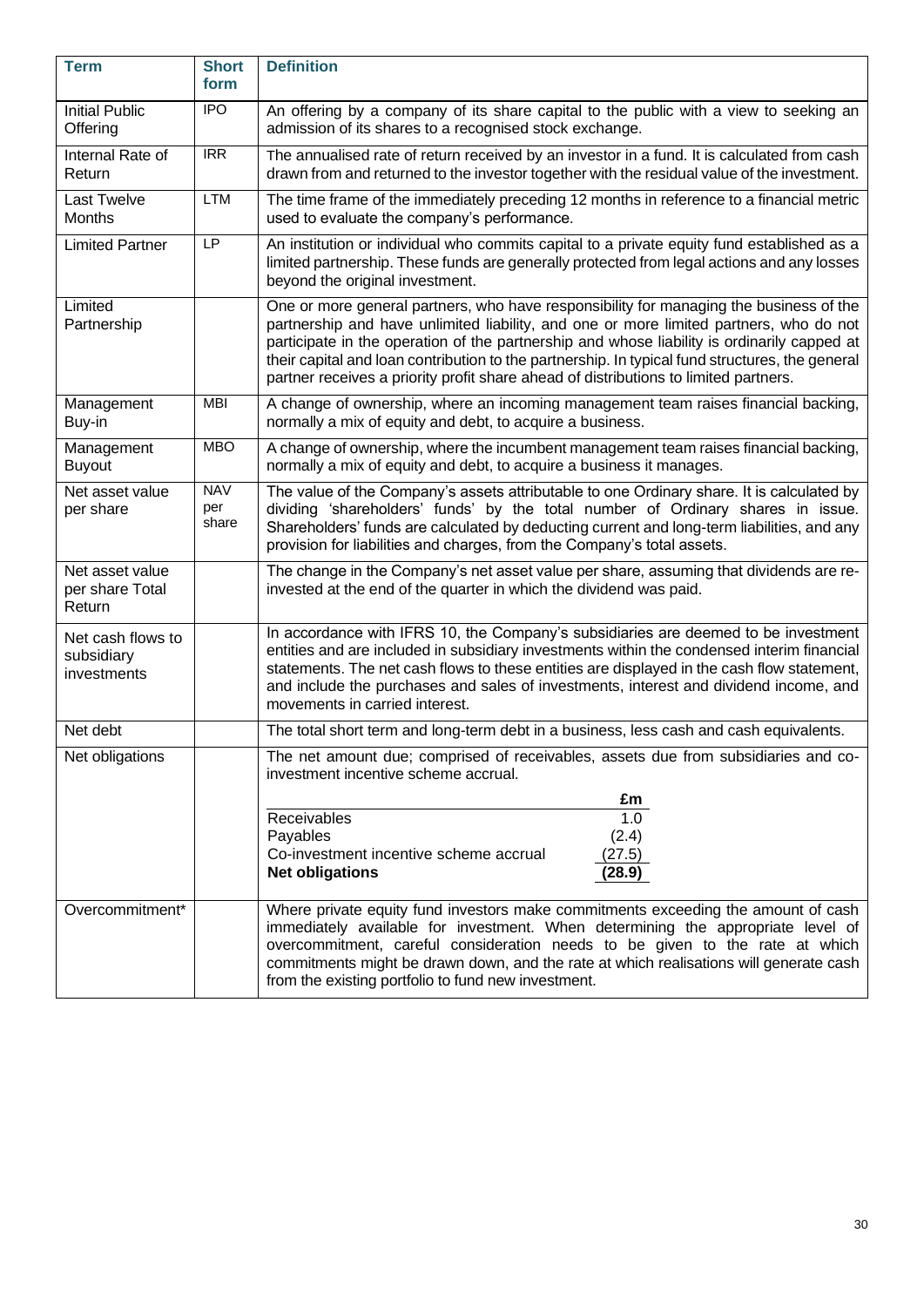| <b>Term</b>                                   | <b>Short</b><br>form | <b>Definition</b>                                                                                                                                                                                                                                                                                                                                                                                                                                                                                                                             |
|-----------------------------------------------|----------------------|-----------------------------------------------------------------------------------------------------------------------------------------------------------------------------------------------------------------------------------------------------------------------------------------------------------------------------------------------------------------------------------------------------------------------------------------------------------------------------------------------------------------------------------------------|
| Portfolio*                                    |                      | The aggregate of the investment Portfolios of the Company and of its subsidiary limited<br>partnerships. This is consistent with the commentary in previous annual and interim<br>reports. The Board and the Manager consider that this is the most relevant basis for<br>shareholders to assess the overall performance of the Company and comparison with its<br>peers.<br>The closest equivalent amount reported on the balance sheet is "investments at fair<br>value". A reconciliation of these two measures is presented below.<br>Co- |
|                                               |                      | investment<br><b>Cash held Receivables</b><br>incentive<br><b>Investments</b>                                                                                                                                                                                                                                                                                                                                                                                                                                                                 |
|                                               |                      | per balance<br>from<br>scheme<br>by                                                                                                                                                                                                                                                                                                                                                                                                                                                                                                           |
|                                               |                      | sheet subsidiaries subsidiaries<br>accrual Portfolio<br>£m<br>31 July 2020<br>765.0<br>737.5<br>27.5                                                                                                                                                                                                                                                                                                                                                                                                                                          |
|                                               |                      | 31 Jan 2020<br>806.4<br>778.4<br>28.0                                                                                                                                                                                                                                                                                                                                                                                                                                                                                                         |
| Portfolio net cash<br>flows                   |                      | The net cash flows generated by the Portfolio is calculated as follows:                                                                                                                                                                                                                                                                                                                                                                                                                                                                       |
|                                               |                      | £m<br>Per Cash flow statement                                                                                                                                                                                                                                                                                                                                                                                                                                                                                                                 |
|                                               |                      | Realisation proceeds<br>94.4                                                                                                                                                                                                                                                                                                                                                                                                                                                                                                                  |
|                                               |                      | Total new investment cash flows<br>(49.7)<br>Net cash inflow from Portfolio<br>44.7                                                                                                                                                                                                                                                                                                                                                                                                                                                           |
|                                               |                      |                                                                                                                                                                                                                                                                                                                                                                                                                                                                                                                                               |
| Preferred return                              |                      | The preferential rate of return on an individual investment or a portfolio of investments,<br>which is typically 8% per annum.                                                                                                                                                                                                                                                                                                                                                                                                                |
| Premium                                       |                      | The share price is higher than the NAV and investors would therefore be paying more<br>than the value attributable to the shares by reference to the underlying assets.                                                                                                                                                                                                                                                                                                                                                                       |
| Public to private                             | P <sub>2</sub> P     | The purchase of all of a listed company's shares using a special-purpose vehicle funded<br>with a mixture of debt and unquoted equity.                                                                                                                                                                                                                                                                                                                                                                                                        |
| Quoted company                                |                      | Any company whose shares are listed or traded on a recognised stock exchange.                                                                                                                                                                                                                                                                                                                                                                                                                                                                 |
| Realisation<br>proceeds*                      |                      | Amounts received by the Company in respect of the Portfolio, which may be in the form<br>of capital proceeds or income such as interest or dividends. In accordance with IFRS 10,<br>the Company's subsidiaries are deemed to be investment entities and are included in<br>subsidiary investments within the condensed interim financial statements.                                                                                                                                                                                         |
|                                               |                      | Movements in the Cash flow statement within the condensed interim financial statements<br>reconcile to the movement in the Portfolio as follows:                                                                                                                                                                                                                                                                                                                                                                                              |
|                                               |                      | £m                                                                                                                                                                                                                                                                                                                                                                                                                                                                                                                                            |
|                                               |                      | <b>Per Cash flow statement</b><br>Sale of portfolio investments<br>74.9<br>Sale of portfolio investments, interest received                                                                                                                                                                                                                                                                                                                                                                                                                   |
|                                               |                      | and dividends received within subsidiary investments<br>17.3<br>Interest income<br>0.9                                                                                                                                                                                                                                                                                                                                                                                                                                                        |
|                                               |                      | Dividend income<br>1.3                                                                                                                                                                                                                                                                                                                                                                                                                                                                                                                        |
|                                               |                      | <b>Realisation proceeds</b><br>94.4                                                                                                                                                                                                                                                                                                                                                                                                                                                                                                           |
| Realisations-<br>multiple to cost*            |                      | The average return from full exits from the Portfolio in the period on a primary investment<br>basis, weighted by cost.                                                                                                                                                                                                                                                                                                                                                                                                                       |
| Realisations-<br>uplift to carrying<br>value* |                      | The aggregate uplift on full exits from the Portfolio in the period excluding publicly listed<br>companies that were exited via sell downs of their shares.                                                                                                                                                                                                                                                                                                                                                                                   |
| Secondary<br>investments                      |                      | These occur when a Company purchases existing private equity fund interests and<br>commitments from an investor seeking liquidity.                                                                                                                                                                                                                                                                                                                                                                                                            |
| Share price Total<br>Return                   |                      | The change in the Company's share price, assuming that dividends are re-invested on<br>the day that they are paid.                                                                                                                                                                                                                                                                                                                                                                                                                            |